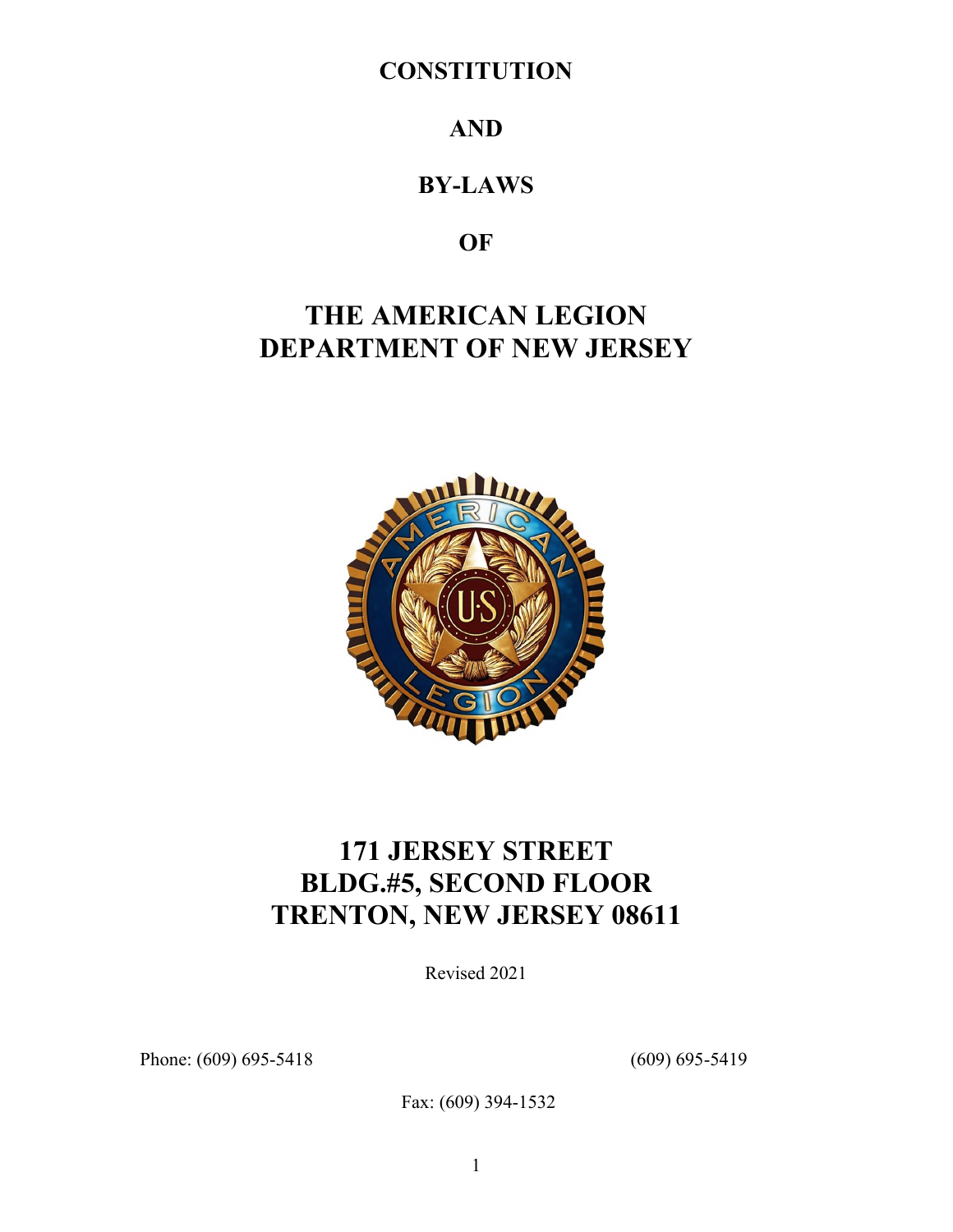## **CONSTITUTION OF THE AMERICAN LEGION DEPARTMENT OF NEW JERSEY**

#### **PREAMBLE**

For God and Country, we associate ourselves together for the following purposes: To uphold and defend the Constitution of the United States of America; to foster and perpetuate a one hundred percent Americanism; to preserve the memories and incidents of our association in all Wars; to inculcate a sense of individual obligation to the community, state and nation; to combat the autocracy of both the classes and the masses; to make right the master of might; to promote peace and goodwill on earth; to safeguard and transmit to posterity the principals of justice, freedom and democracy; to consecrate and sanctify our comradeship by our devotion to mutual helpfulness.

### **ARTICLE I**

**Name**

The name of this organization shall be THE AMERICAN LEGION, Department of New Jersey.

## **ARTICLE II**

#### **Nature**

**Section 1, THE AMERICAN LEGION is a civilian organization; membership therein** does not affect non increase liability for military or police service. Rank does not exist in the Legion; no member shall be addressed by his/her military or naval title in any convention or meeting of the Legion.

 **Section 2,** THE AMERICAN LEGION shall be absolutely non-political and shall not be used for the dissemination of partisan principals nor for the promotion of the candidacy of any person seeking public office or preferment.

## **ARRICLE III**

## **Organization**

The Department of New Jersey shall be organized in counties and these in turn in Posts.

# **ARTICLE IV**

## **Eligibility**

 **Section 1,** An individual is eligible for membership in the American Legion only if the individual  $- (1)$  has served in the Armed Forces of the United States  $- (i)$  the period of April 6, 1917, through November 11, 1918; or (ii) any time after December 7, 1941; or a government associated with the United States Government during a period or time referred to in subsection (1) of this section and was a citizen of the United States when the individual entered that service; and (2) was honorably discharged or separated from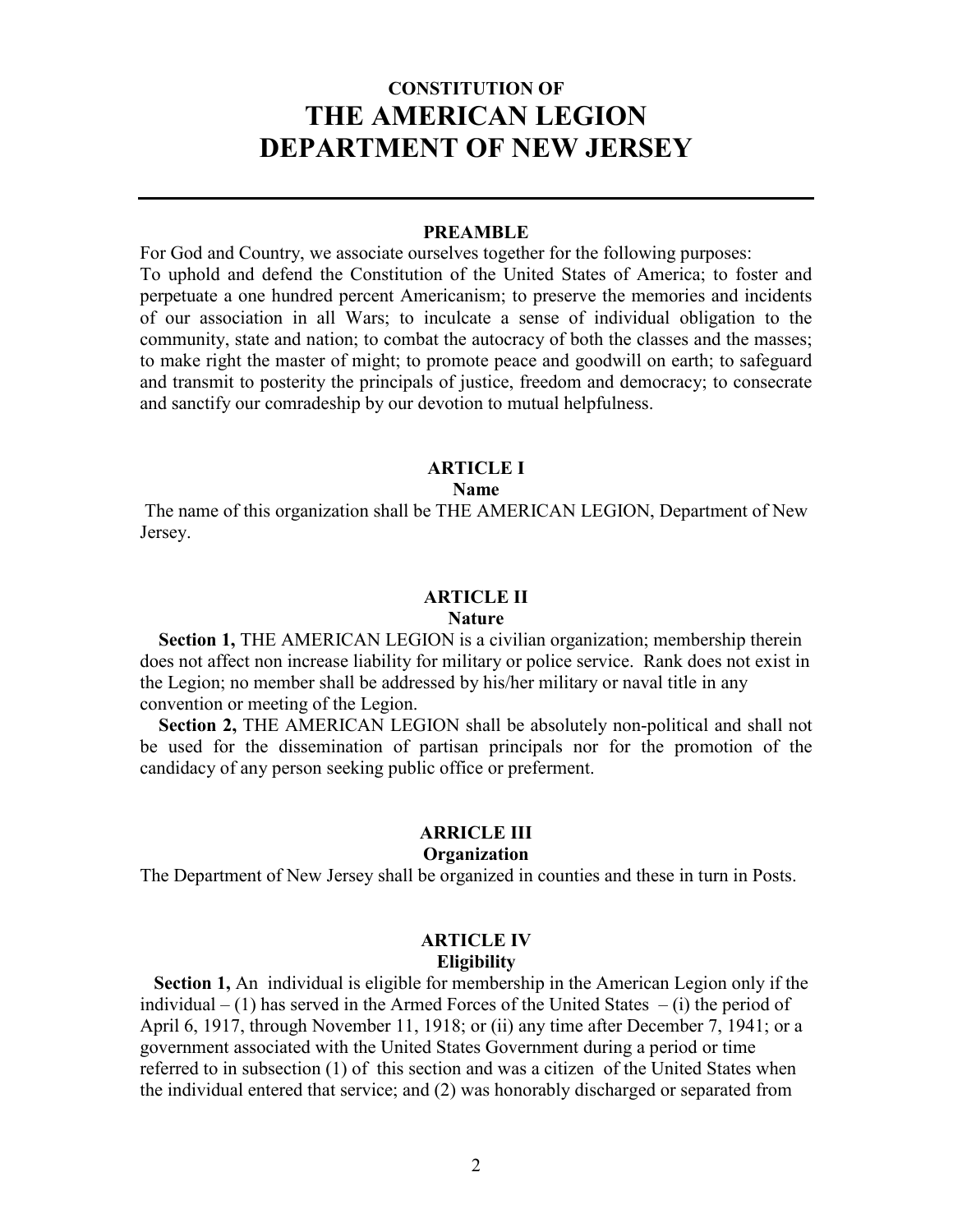that service or continues to serve honorably during or after that period of time; provided, however, that such service shall have been terminated by honorable discharge or honorable separation, or continued honorably during or after any of said periods; provided, further, that no person shall be entitled to membership who, being in such service during any said periods, refused on conscientious, political or other grounds to subject themselves to military discipline or unqualified service."

 **Section 2,** There shall be no form or class of membership except an active membership, and dues shall be paid annually or for life.

 **Section 3,** No person may be a member at any one time of more than one Post.

 **Section 4,** No person who has been expelled by a Post shall be admitted to membership in another Post without the consent of the expelling Post, except that where such consent has been asked for and denied by such Post, **such person** may then appeal, through the County Committee, to the Department Executive Committee for permission to apply for membership in another Post and shall be ineligible for membership until such permission is granted.

#### **ARTICLE V**

#### **Legislative**

 **Section 1, The legislative body of the organization shall be a Department Convention , except as otherwise provided in the Constitution and By-Laws.** 

 **Section 2, The place and time of the Department conventions shall be determined and fixed by the Department Executive Committee with authority to contract for future conventions not to exceed three annual conventions in advance.**

 **Section 3, In the event the State of New Jersey shall declare a State of Emergency where our Department, Counties and Post are prevented from convening or meeting or where it is stated in the declaration of State of Emergency that the American Legion can not convene or meet to conduct Legion business it shall be up to the Department Commander, Department Adjutant or Department Judge Advocate to call special meeting by electronic means for the purpose of conducting Legion business, Special DEC Meetings or for voting on Legion or Convention issues**. **The Department Executive Committee shall be given Ten (10) day's notice for such special meetings.**

 **Section 4,** The annual convention shall be composed of Delegates and Alternates from each Post, and all elected Officers and members of the Department Executive Committee. Elected Officers and members of the department Executive Committee shall be designated as Delegates-at-Large. Each Post shall be entitled to one delegate and one alternate, and to one additional delegate and one additional alternate delegate for each fifty (50) members for whom the National, Department and County per capita taxes have been paid, and cards delivered to the department Headquarters sixty (60) days prior to the Department Convention. The vote of each Post shall be equal to the number of delegates to which the Post is entitled plus that vote of such Delegate-at-Large belonging to such Post. Under no circumstances may a delegate or delegate-at-large cast more than one (1) vote on any subject under consideration. A quorum shall exist when sixty (60) per cent of the Posts are represented.

**Section 5,** The delegates to the Department Convention shall be chosen by each Post and the credentials of such delegates shall be certified to by the Post Commander and Post Adjutant. The credentials of the Delegates-at-Large shall be certified by the Department Commander and Department Adjutant. Such delegates and Delegates-at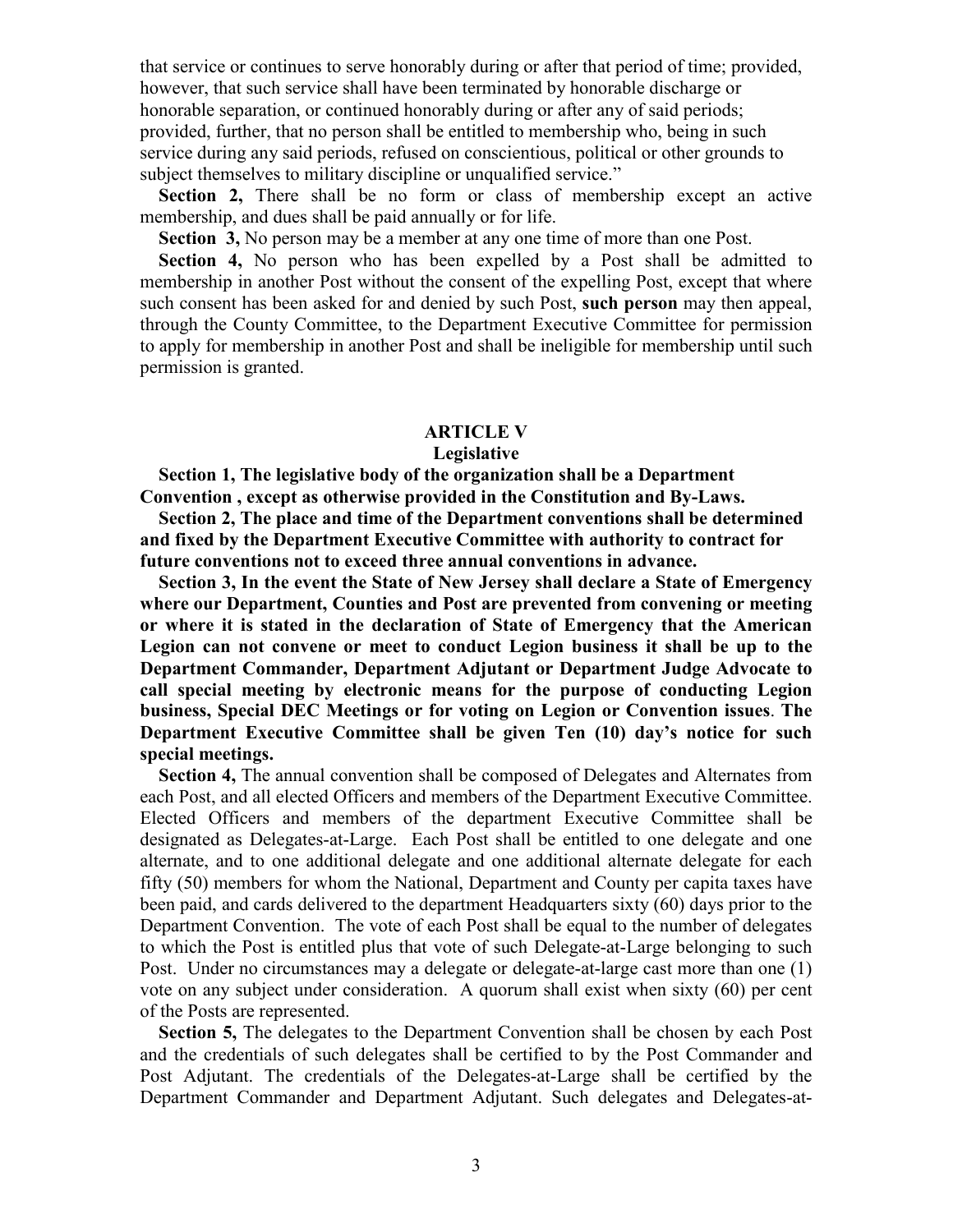Large must be registered with the convention and their registration fees paid to entitle them to vote on matters coming before the convention.

 **Section 6,** When the Convention is not in session the powers of the Department not otherwise delegated shall be vested in the Department Executive Committee or in a Referendum Caucus as hereinafter set forth.

 **Section 7,** New legislation or major policies beyond the scope of the Department Executive Committee shall be decided by Referendum Caucus.

 **Section 8,** The Referendum Caucus**,** if and when called, shall supersede the authority of the Executive Committee in such matters as may regularly be brought before it. It shall be limited in action to such matters as shall have been specified in the call of referendum, and within these limits shall have the same powers as the Department Convention.

 **Section 9,** A Referendum Caucus shall be called by a two-thirds vote of regular or special session of the Executive Committee or upon a demand in writing ratified by three County Committees, or upon a demand in writing ratified by not less than ten per cent of the Posts in the Department, such notice being served upon the Department Commander. It shall be mandatory upon the Executive Committee to fix the time and place for such caucus, the time to be within sixty (60) days from the date of receipt of such demand.

 **Section 10,** The call for a Referendum Caucus shall specify the questions to be acted upon, and not less than thirty (30) days notice in writing shall be given to all Posts in good standing with the Department and to each member of the Department Executive Committee.

 **Section 11,** Representation in such caucus shall be based upon the voting strength of the Posts as at the time of the last regular convention preceding the said Referendum Caucus, said voting strength to be certified to by the department Adjutant; the credentials of the Delegates to be certified to by the Post Commander and Post Adjutant, and the credentials of the Delegates-at-Large to be certified to by the Department Commander and Department Adjutant. Sixty (60) per cent of the active Posts shall constitute a quorum.

#### **ARTICLE VI**

#### **Administration**

 **Section 1, The Department Officers shall be; A Department Commander, five Vice Commanders of equal rank, Finance Officer, National Executive Committeeman and Alternate National Executive Committeeman. These officers shall be elected at the Department Convention unless specified by these Constitution and By-Laws**, except Adjutant, Assistant Adjutant, Judge Advocate, Service Officer, Assistant Service Officer, Public Relations Director, Historian, Chaplain and Master-at-Arms, who shall be appointed in the manner hereafter prescribed. The National Executive Committeeman and Alternate National Executive Committeeman shall be elected at Department Conventions in accordance with the provisions of the National Constitution, and as hereafter provided. The majority vote shall elect. In the event of a vacancy in an elective office, caused by death, resignation or other disability, the same shall be filled by the Department Executive Committee.

 **Section 2,** The Department Adjutant, Assistant Adjutant, Judge Advocate, Service Officer, Assistant Service Officer, Public Relations Director, Historian, Chaplain and Master-at-Arms shall be appointed by the Department Commander at the first regular organization meeting of the Department Executive Committee after each Department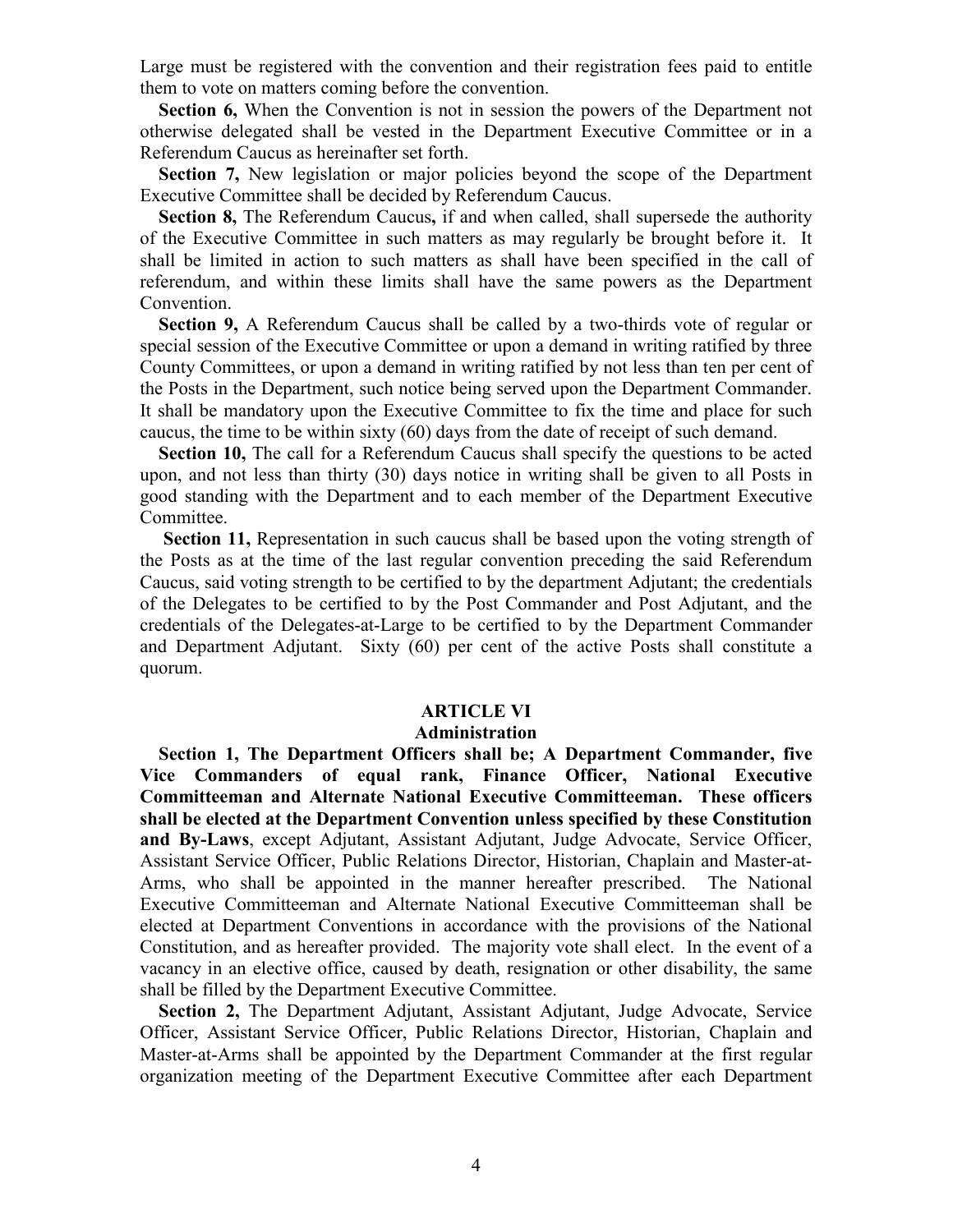Convention, such appointments to be subject to the approval of the Department Executive Committee.

 **Section 3,** The Department Executive Committee shall have the authority to pay reasonable salaries to the Department Adjutant, Department Assistant Adjutant, Department Service Officer, Assistant Department Service Officer and Department Public Relations Director.

 **Section 4,** The elected officers, members-at-large of the Department Executive Committee and Past Department Commanders shall be Delegates-at-Large of the Department Convention with vote. Past Department Commanders must qualify as provided in Article VII, Section 11.

 **Section 5,** The office of the Department shall be located at a place within the state, which shall be designated by the Department Executive Committee.

 **Section 6,** The Elective Department Officers shall assume the duties of their respective offices immediately after their election and installation; the appointive officers immediately after the confirmation of their appointments.

 **Section 7,** All Past Department Commanders while in good standing in a Post in this Department, shall be members for life of the Department Executive Committee, without vote, and shall also be life delegates to all Department Conventions, with vote, to be exercised with their respective Posts.

#### **ARTICLE VII**

### **The Executive Committee**

**Section 1, The Department Executive Committee shall have jurisdiction in all manners** concerning the Department and shall be responsible to the Department Convention.

**Section 2,** The Department Executive Committee shall be composed of the elective officers of the Department, the Department Adjutant, Assistant Adjutant, Judge Advocate, Service Officer, Assistant Service Officer, Historian, Chaplain, Public Relations Director, Master-at-Arms, the National Executive Committeeman and Alternate National Executive Committeeman, and one Member at Large and one Alternate Member at Large from each county.

 **Section 3,** The elective Officers of the Department and the National Executive Committeeman shall be members of the Department Executive Committee with vote during their terms of office. The Adjutant, Assistant Adjutant, Judge Advocate, Service Officer, Assistant Service Officer, Historian, Chaplain, Public Relations Director, and Master-at-Arms shall be members of the Department Executive Committee without vote during their terms of office. The Alternate National Executive Committeeman shall be a member of the Department Executive Committee during **his/her** term of office, but shall have the right to vote only in the absence of the National Executive Committeeman.

 **Section 4,** Members at large of the Department Executive Committee shall be members of the Department Executive Committee for a term of three (3) years or until their successors shall have been chosen as herein elsewhere provided. They shall have the right of vote, Alternate Members at Large shall be members of the Department Executive Committee without vote, except in the absence of the Member at Large for whom the said Alternate member is the direct alternate. In the event of the absence of a Member at Large **his/her** direct Alternate shall vote in his/her stead.

 **Section 5,** The Alternate Members at Large of the Department Executive Committee shall be the County Commanders of the several counties of the Department during their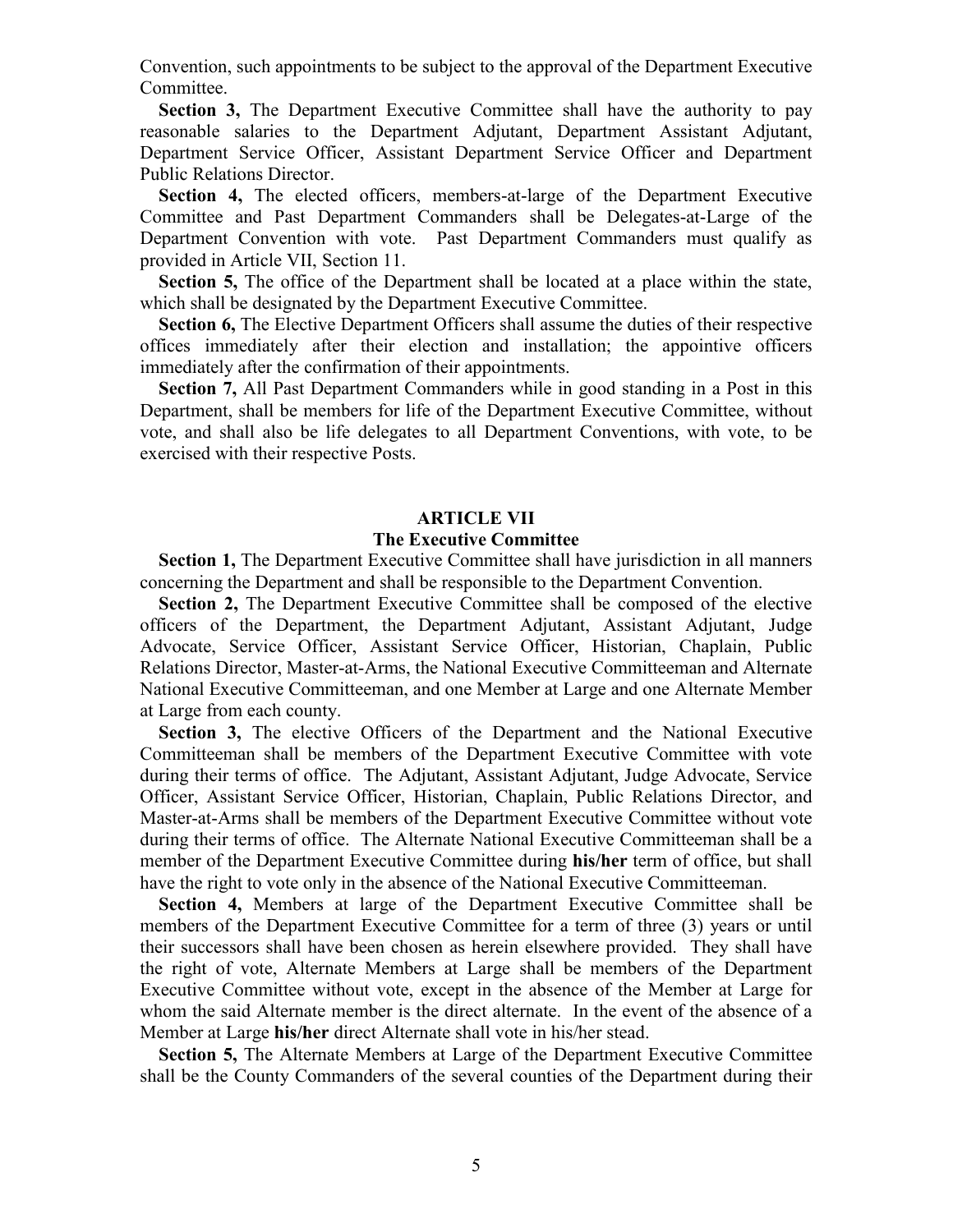terms of office. Each County Commander shall be the direct alternate of the Member at Large elected from the same County.

 **Section 6,** Members at Large of the Department Executive Committee shall be elected at a County meeting, in their respective Counties, of the County delegates of the Posts of the County, the said meeting to be held prior to the Department Convention. In the event that a County fails to elect a Member at Large to the Department Executive Committee then it shall be the duty of the delegates to the Department Convention from the Posts within that County to elect such Member at Large at a county caucus to be held at the time and place of Department Convention. A majority vote of the delegates present at the Convention shall govern. A Department Officer, designated by the Department Commander, shall preside at such election and shall certify the correctness of the election. Members at Large shall take office immediately following the close of the Department Convention.

**Section 7,** Vacancies occurring by reason of resignation, death or disability of any Member at Large of the Department Executive Committee shall be filled by election for the unexpired term, and such election shall be held at a meeting of the County Committee called for that purpose, provided that not less than ten (10) days notice shall be given to all accredited delegates to the County Committee.

**Section 8,** The election of a Member at Large by a County Committee in accordance with the provisions of Section 6 or Section 7 of this Article, shall be certified to the Department Executive Committee by the County Commander and County Adjutant.

 **Section 9,** Members at Large of the Department Executive Committee who shall fail to attend three (3) consecutive regular meetings of the Department Executive Committee without cause may be considered to have resigned provided that the Department Executive Committee shall be resolution so declare.

 **Section 10,** Members at Large of the Department Executive Committee shall have the status of Department Officers.

 **Section 11,** Past Department Commanders while in good standing in a Post of this Department, shall be life members of the Department Executive Committee, without vote.

#### **ARTICLE VIII**

## **County Committee**

**Section 1,** For the purpose of co-ordinating and unifying the work and activities of local Posts and exercising a general supervision over such Posts, there shall be a County Committee in each County which shall be responsible to the Department Executive Committee.

**Section 2,** The County Committee shall be composed of at least one (1) delegate from each Post in the County and such additional delegates as the County Constitution shall provide.

**Section 3,** The delegates to the County Committee shall be chosen by each Post.

 **Section 4,** The County Committee shall elect a County Commander, a County Adjutant, a County Finance Officer, and such other officers as are deemed necessary; provided such County Committee may, at its discretion, have its County Adjutant appointed by its County Commander. All Elective Officers of the County Committee shall be qualified delegates thereof. It shall make its own By-Laws and appoint such committees as shall be deemed advisable from time to time to carry out the work of the County Committee.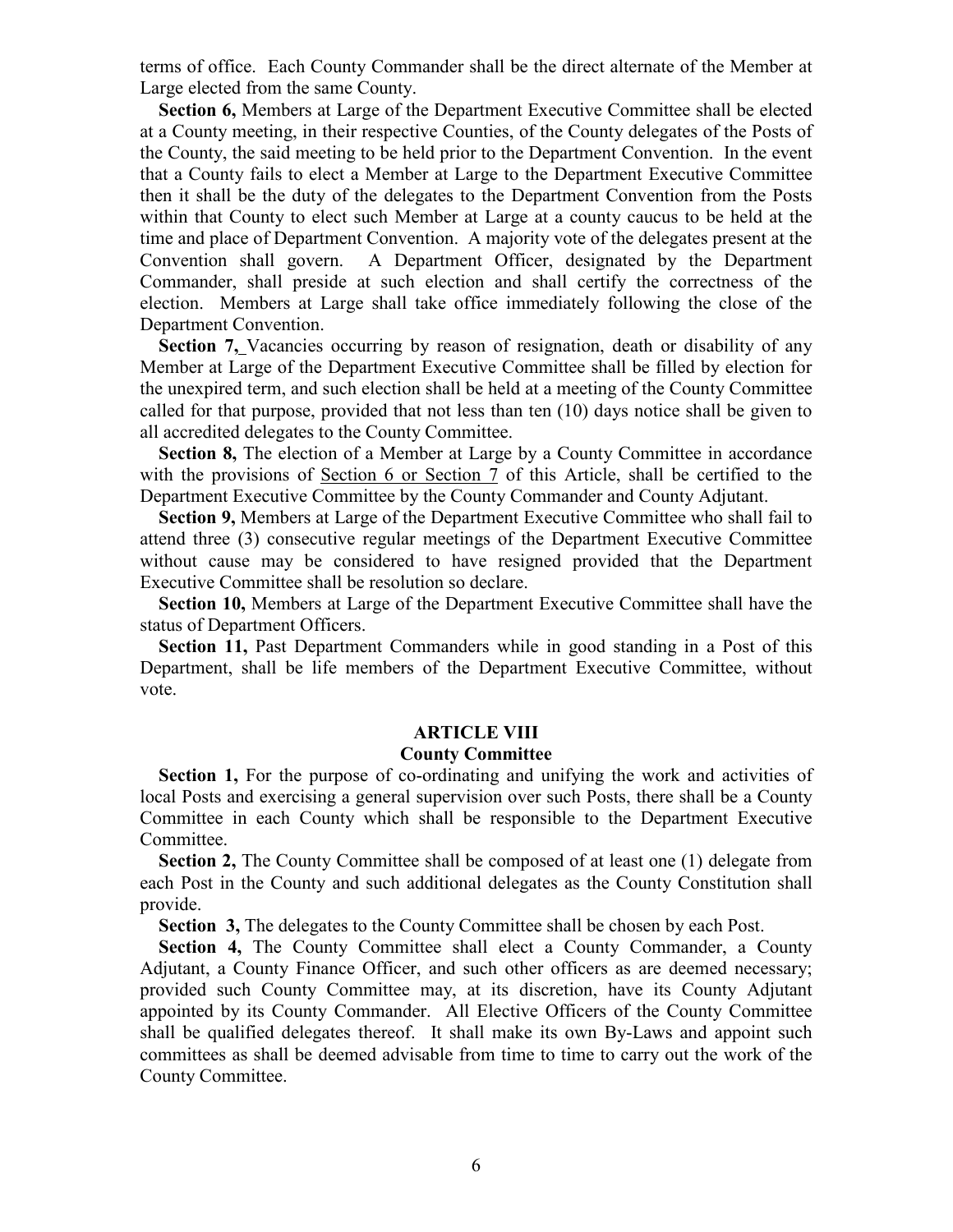**Section 5,** All applications for temporary and permanent Post charters within the County must be submitted to the County Committee, which shall forward the same to the Department Executive Committee, together with its recommendations and a statement of its reasons therefore.

### **ARTICLE IX**

### **Posts**

 **Section 1,** The local unit shall be termed the Post, which shall have a minimum membership of fifteen (15) and shall be duly chartered as herein provided. Applications for temporary and permanent Post charters shall be made through the County Committee of the County in which the proposed Post is located. The County Committee shall forward such application with its recommendations for approval or disapproval and a statement of its reasons therefore to the Department Executive Committee for examination and approval or disapproval. If approved by the Department Executive Committee, it shall be forwarded to National Headquarters for the issuance of a charter. No application for a Post shall be approved if the said Post shall be named in honor of any living person.

 **Section 2,** The government and administration of the local Post shall be in accordance with the Constitution and By-Laws adopted by such Posts, provided however, that nothing contained therein shall conflict with the National or Department Constitution and By-Laws. **(Suggested form for Post Constitution and By-Laws can be found in the Post Officers Guide and Manual of Ceremonies).**

 **Section 3,** Each Post shall be the judge of the qualifications of membership therein and shall have the authority to expel or suspend and member foe conduct prejudicial in the interests of THE AMERICAN LEGION, subject to **his/her** rights of appeal in writing within thirty (30) days to the County Committee. The finding of such Committee after a fair hearing shall be referred to the Department Executive Committee for final action.

Section 4, The Department Executive Committee may suspend, cancel or revoke a Post Charter. The action taken by the Department Executive Committee shall be final and conclusive unless an appeal is taken to the National Executive Committee within thirty (30) days from the date of said suspension, cancellation or revocation. The action taken by the National Executive Committee upon appeal shall be final.

**Section 5,** Any Post failing to meet the obligations imposed upon it by the Constitution and By-Laws of the County, Department or National body, or ceasing to function for six (6) months as AMERICAN LEGION POST, or voluntarily ceasing to function as a Post, or merging with another Post, or refusing to pay County, Department and National per capita dues, or under other such conditions as might make such action necessary, shall upon order of the Department Executive Committee surrender its charter for cancellation; **provided the County Commander wherein the Post in question is located shall have consulted with if possible the last known Post Commander and/or Post Adjutant; has been assured that each Post member in good standing on the current Post roster has been notified by receiving a copy of notice of the intention to file for charter cancellation and has made a through survey of the assets of the Post, both real and financial, and has notified Department Headquarters, in writing not later than ten (10) days prior to the next official meeting of the Department Executive Committee, that the County Commander recommends the consideration of the cancellation of the questioned Post charter.** Upon failure to surrender such charter, immediate steps may be taken for its revocation, suspension or cancellation. The procedure for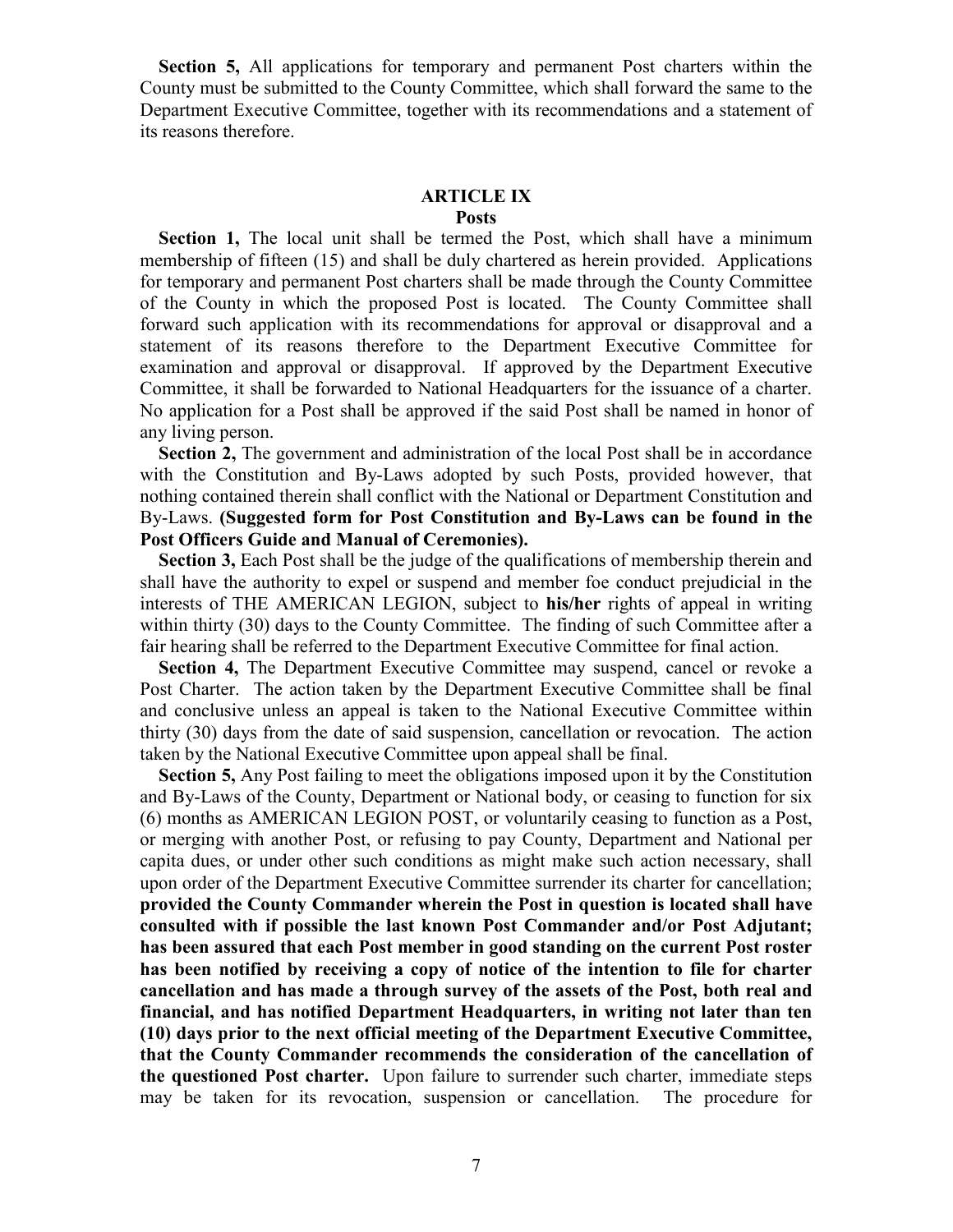suspension, cancellation or revocation of a Post charter shall be in accordance with the Uniform Code of Procedure approved by the National Executive Committee. **(The Uniform Code of Procedure for Revocation, Cancellation or Suspension of Post Charters can be found in the Post Officers Guide Manual of Ceremonies).**

 **Section 6,** Upon revocation, cancellation or suspension of the charter of a Post, said Post shall immediately cease operations and upon revocation or cancellation shall turn over its charter to the Department Commander or Department Executive Committee, and the Department Executive Committee is authorized, empowered and directed by and through its duly authorized agent **(Power of Attorney)** to take possession, custody and control of all the records, property, finances and assets of said Post **as stated in the Posts or Departments Articles of Incorporation or Department policy**; provided, however, that nothing herein shall be **interpreted** as requiring the Department to take over or assume any financial responsibility as to such property. The Department Executive Committee may provide for the transfer of the members in said Post to other Posts of their choice, subject to the approval of such other Posts.

 **Section 7,** Any member of a Post of this Department may transfer **his/her** membership to another Post, provided **he/she** is in good standing, his/her current year's dues and other financial obligations to the Post have been paid and **he/she** is elected to membership in the Post to which **he/she** desires to transfer, and that such transfer is obtained in accordance with the procedure provided in the By-Laws.

#### **ARTICLE X Dues**

 **Section 1,** Each Post shall pay annually to the Department of New Jersey and their respective County Committees, such amounts as may be determined at the National and Department Conventions and by their respective County Committees annual meetings, on each of its individual members for the Department, National and County per capita tax.

 **Section 2,** Any proposed increase in per capita tax or assessments by the Department of New Jersey, shall be submitted in writing to each Post in good standing and to each member of the Department Executive Committee not later than sixty (60) days prior to department Convention or Referendum Caucus.

**Section 3, Posts failing to pay National, Department and County per capita tax, or any** of them, for at least fifteen (15) members on or before February  $28<sup>th</sup>$  of each year, shall ipso facto stand suspended on February 28<sup>th</sup>, but may be reinstated at any time not less than thirty (30) days before the Department Convention on approval of the County Committee and the Department Executive Committee.

**Section 4, The moneys collected for Department, National and County per capita tax** by the Posts shall be the property respectively of the National and State Department and the County Committee; and the State Department, and/or the County Committee shall have the right at any time to audit the books of any Post and to require payments of any moneys so collected for National, Department and County per capita tax.

**Section 5,** Annual dues shall be payable October  $20<sup>th</sup>$  of each year for the succeeding calendar year.

**Section 6,** A Post may charge its members such initiation fee as it may provide in its By-Laws.

 **Section 7,** A member whose dues for the current year have not been paid by January first shall be classed as delinquent. If **his/her** dues are paid on or before February first, he/she shall be automatically reinstated. If **he/she** is still delinquent after February first,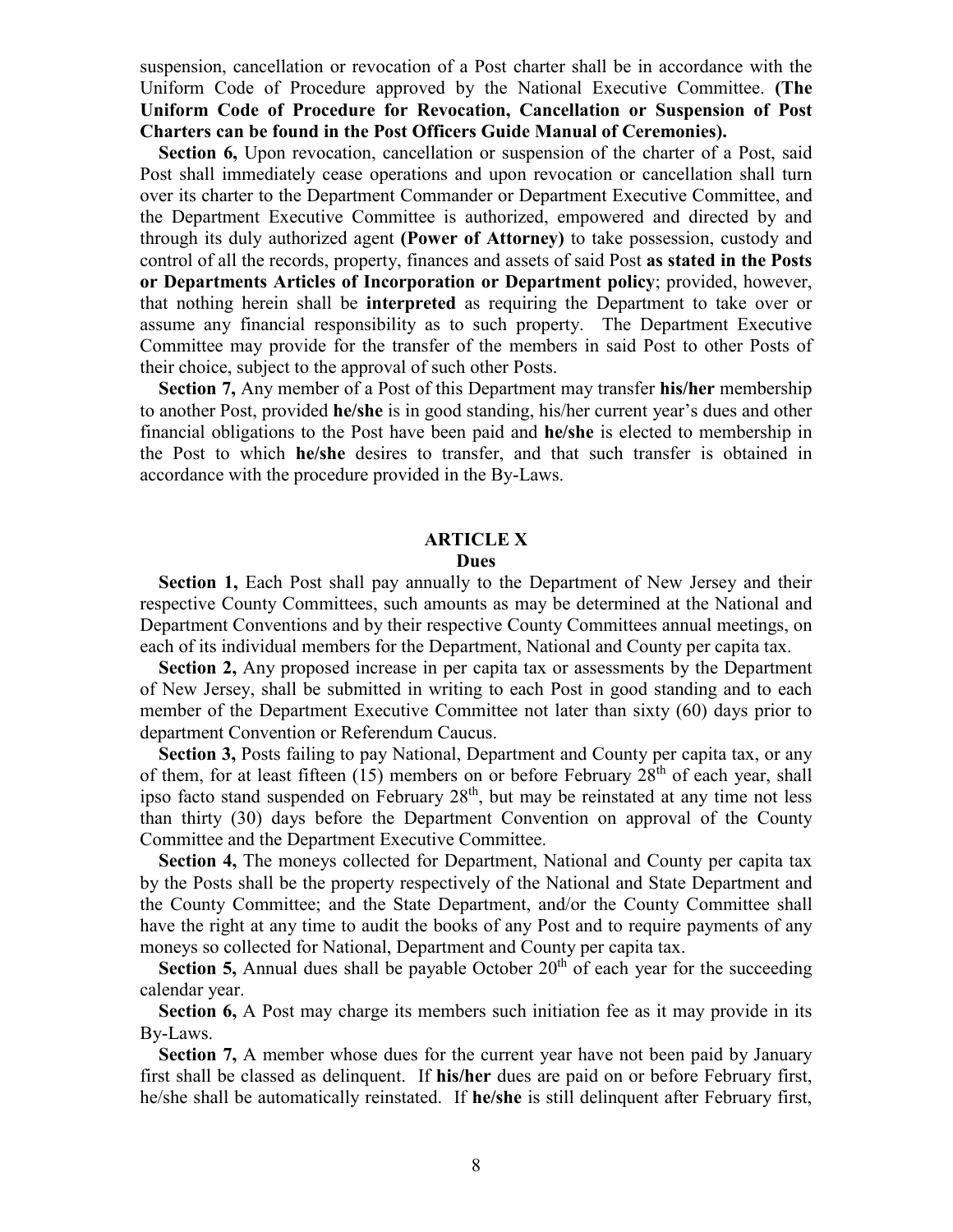he/she shall be suspended from all privileges. If **he/she** is still under such suspension on June thirtieth of such year, **his/her** membership in THE AMERICAN LEGION shall be forfeited. A member so suspended or whose membership has been so forfeited may be reinstated to active membership in good standing by vote of the Post and payment of current dues for the year in which reinstatement occurs. Provided, however, that the Post, Department and the National Department may waive the provisions hereof, upon payment of dues for the year in which reinstatement occurs, with reference to former members who have been prevented from the payment of dues by reason of active military service.

## **ARTICLE XI**

## **Change of Residence**

 **Section 1,** Any member in good standing in a Post removing from his Department shall be entitled to a certificate from **his/her** Post stating **his/her** membership and the duration thereof.

## **ARTICLE XII**

### **Representation at National Convention**

 **Section 1,** Delegates to the National Convention shall be chosen at the Department Convention immediately preceding such National Convention, in such manner as shall be provided by said Department Convention; provided that in the event the dates set for the Department Convention shall be subsequent to the dates set for the National Convention then and in the event said delegates shall be chosen by the Department Executive Committee at a meeting of the said Committee to be held at least two (2) weeks prior to the National Convention, in accordance with such rules as may be provided by said Department Executive Committee.

## **ARTICLE XIII**

## **National Executive Committee**

 **Section 1,** Department Conventions shall elect a representative and an alternate to serve on the National Executive Committee. The term of such representative and alternate shall be for two years. The term of office of the representative and alternate shall commence immediately upon adjournment of the National Convention in the year of their election and shall end at the adjournment of the second next succeeding convention, or until their successors shall have been elected at the next regular Department Convention following the National Convention, where such Department Convention is scheduled to conduct its business on a date after the National Convention.

### **ARTICLE XIV**

#### **Auxiliary**

**Section 1, THE AMERICAN LEGION, Department of New Jersey, recognizes an** Auxiliary organization, known as "THE AMERICAN LEGION AUXILIARY, Department of New Jersey."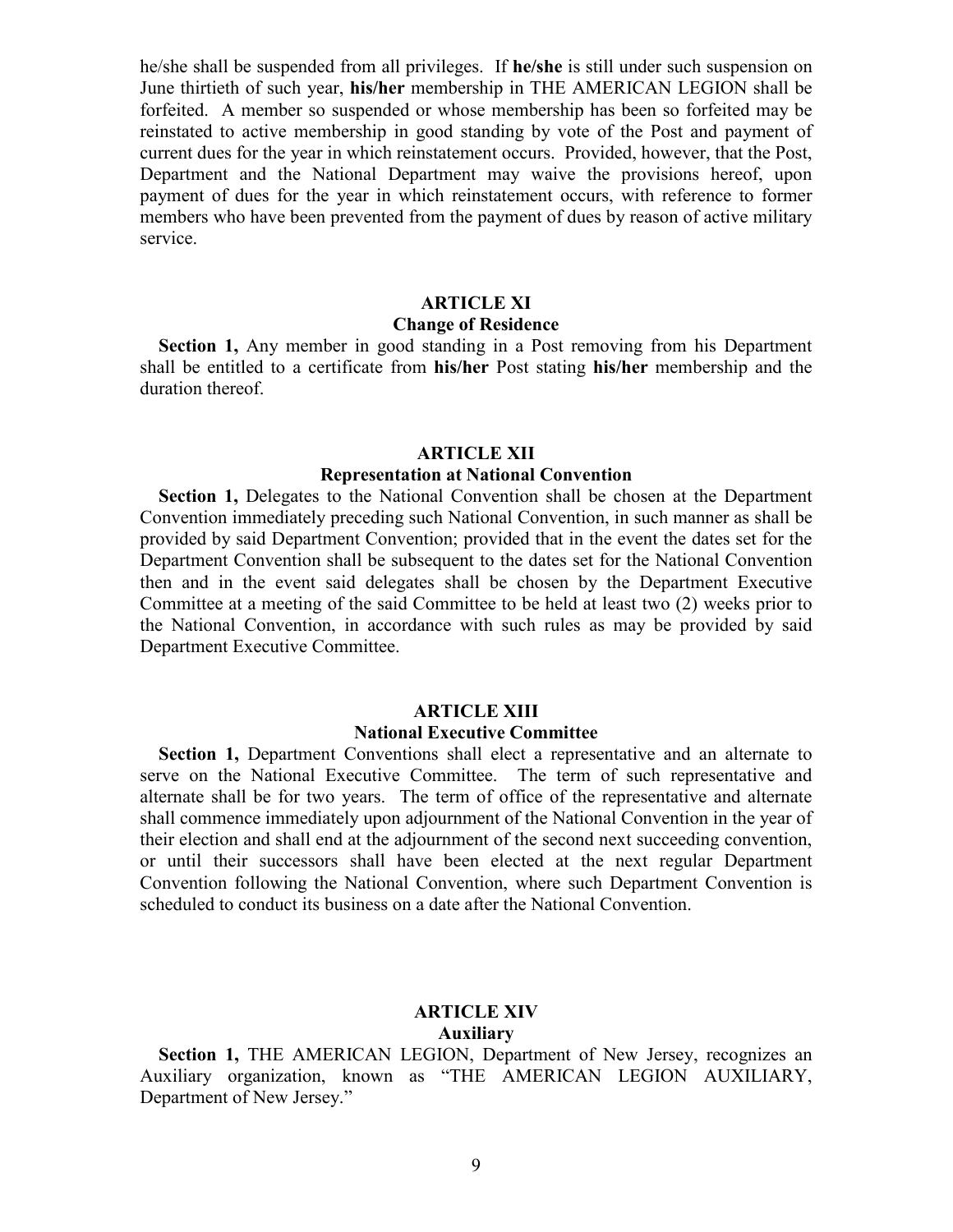**Section 2,** The Auxiliary shall be governed in this Department of THE AMERICAN LEGION by such rules and regulations as may be prescribed by the National Executive Committee and thereafter approved by this Department.

## **ARTICLE XV Amendments**

 **Section 1,** This Constitution may be amended at any Department Convention or Referendum Caucus by a vote of two thirds of the total authorized representation thereat, provided that proposed amendment shall be mailed by the Department Adjutant to each Post and to each member of the Department Executive Committee at least thirty (30) days prior to the Department Convention or Referendum Caucus; and provided further, that this Constitution may be amended by the unanimous vote of those present at the closing business of any Department Convention, after at least one (1) hour's notice to the Convention, by reading from the platform.

 **Section 2,** No proposed amendment shall be submitted through the Department Adjutant to the several Posts of this Department and members of the Department Executive Committee as provided in Section 1 of this Article unless said proposed amendment shall have first been submitted by a County Convention, County Executive Committee or a standing or special committee of this Department.

Section 3, Article IV, Section 1, of this Constitution shall be deemed amended at such time as Article IV, Section 1, of the National Constitution shall be properly and duly amended.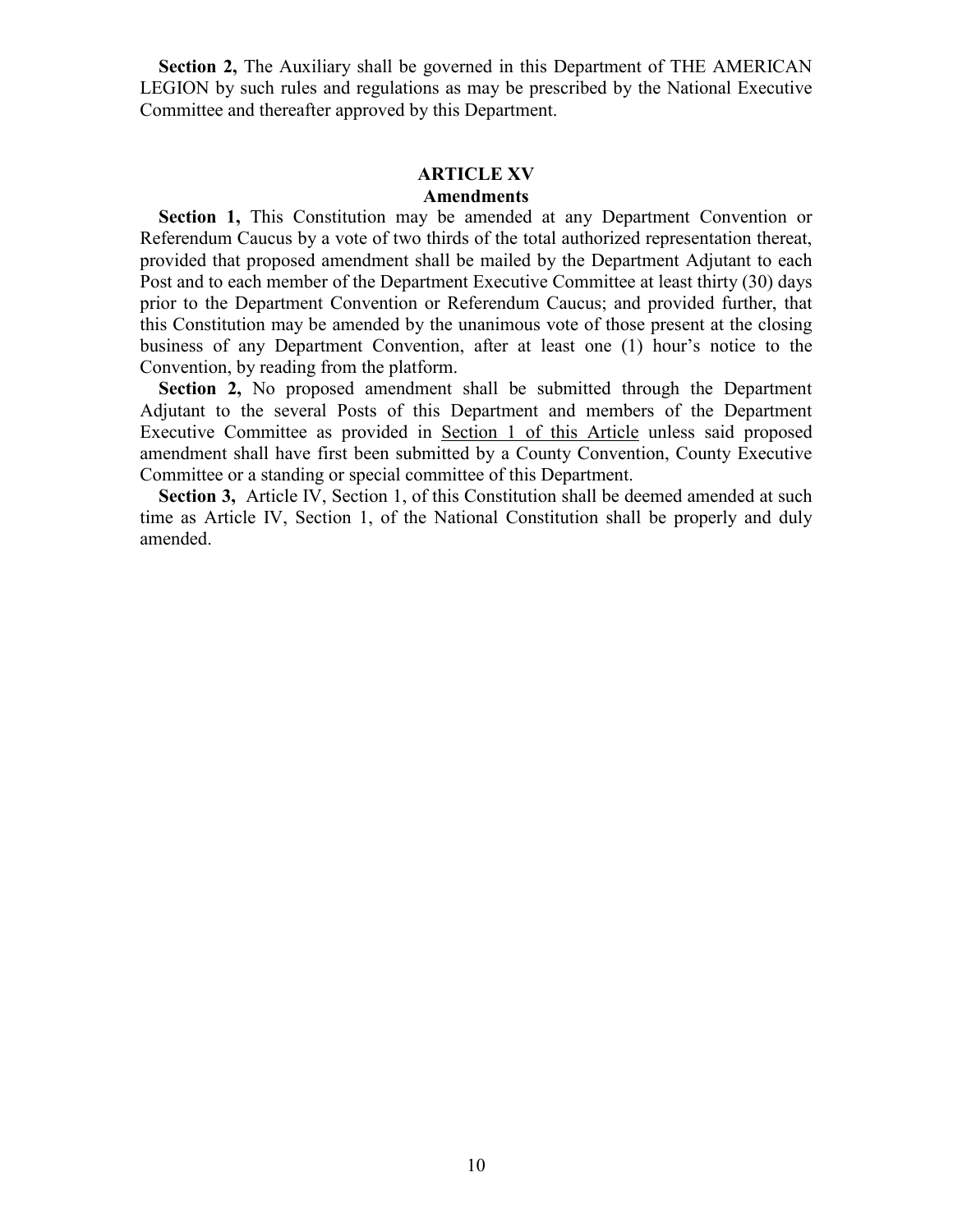## **BY-LAWS OF THE AMERICAN LEGION DEPARTMENT OF NEW JERSEY**

## **ARTICLE I Duties of Officers**

 **Section 1,** The Commander shall preside at the Department Conventions, all Referendum Caucuses, and all meetings of the Department Executive Committee. **He/She** shall see that the provisions of the National and Department Constitutions are properly administered, and that all laws, regulations and policies established thereunder are observed. In cooperation with the Executive Committee of the Department **he/she** shall be responsible for the enforcement of discipline and maintenance of good conduct in the several Posts of the Department. **He/She** Shall appoint, subject to the approval of the Department Executive Committee, the following standing committees, and such and such other committees as may be provided for from time to time; Standing Committees to be on Americanism, Awards and Contests, Children & Youth, Finance, Internal Organization, Legislation, Membership, National Security, Publicity and Rehabilitation. The Commander shall be a member ex officio of all committees.

 **Section 2, Department Vice Commanders primary assignment shall be membership within their assigned "District". The Department Vice Commanders shall also perform such duties as may be required of them by the Department Commander or the Department Executive Committee. For the purpose of administration by the Vice Commanders, the various Districts shall be grouped into "Counties." The Vice Commander representing each "District" shall represent the Department from which they were assigned, and it shall be their duty to attend all County Conventions within their assigned "District", so far as possible, and to initiate constructive programs and policies for the furtherance of the interest of the Posts therein.**

 **Section 3,** An Adjutant shall keep a record of all meetings of the Executive Committee and prepare the same for permanent record in a book kept for that purpose. **He/She** shall under the direction of the Commander, cause notice to be given of all meetings. **He/She** shall keep a record of all Posts in the State and lists of all officers thereof. **He/She** shall receive from the local Posts all payments of National and Department per capita taxes, and any assessment that may be levied upon such Posts, and shall keep records of all monies received and disbursed.

 The Adjutant shall deposit all monies received from all sources in a State or National Bank approved by the Department Executive Committee, and shall keep a proper record of the same.

 **The Adjutant** shall institute a voucher system, subject to the approval of the Department Executive Committee, for the payment of all expenses and indebtedness of the Department, and all such vouchers must be signed by the Adjutant and countersigned by the Commander and/or the Finance Officer.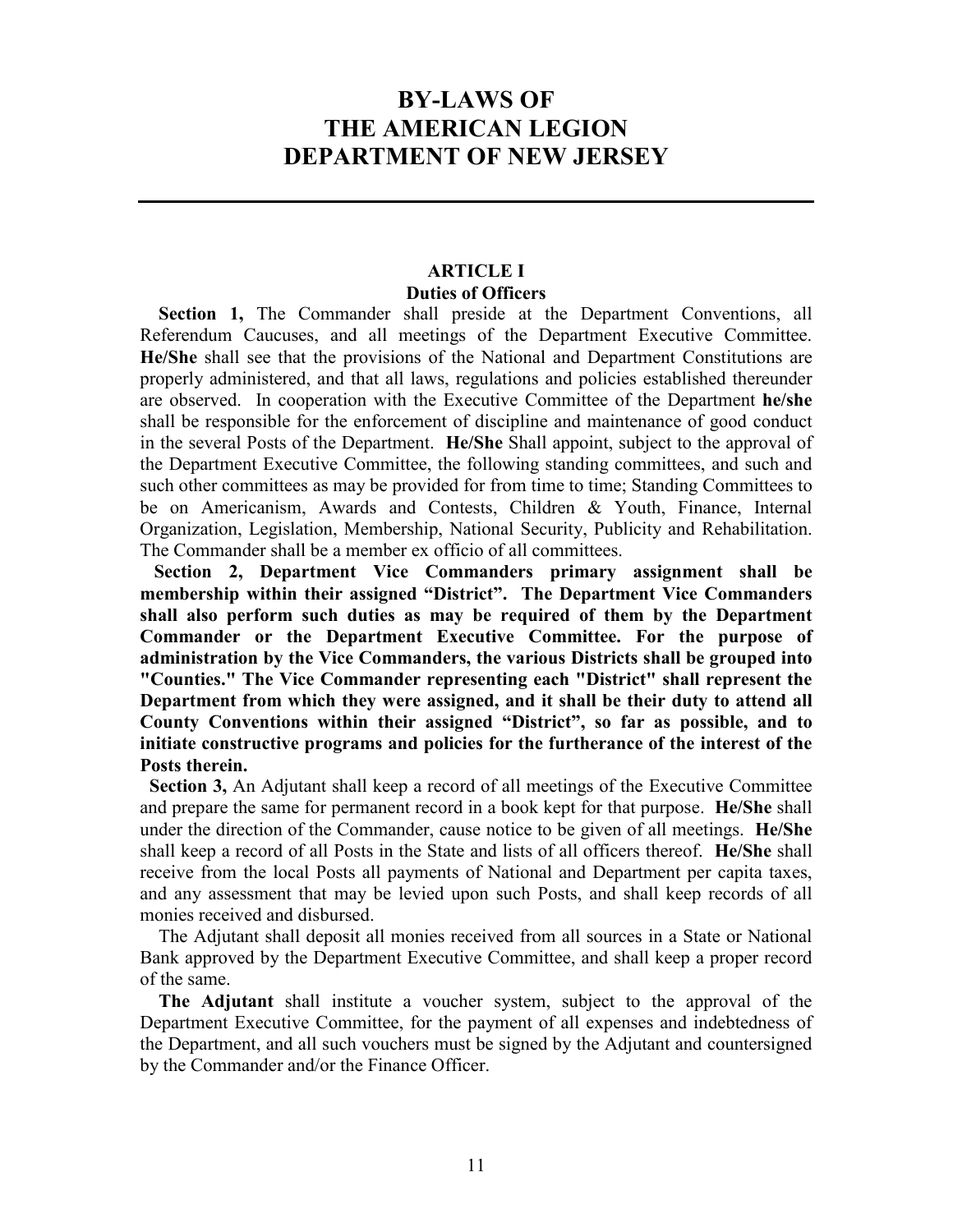**The Adjutant** will keep all the Department Officers and all the Posts in the Department advised of the information, suggestions and requests from National Headquarters, and shall use a bulletin to all Posts in the Department when necessary.

 **He/She** shall render a statement to the Department Executive Committee at each meeting and keep all books of records and accounts in readiness for audit or examination at all times.

 **Section 4,** The Assistant Department Adjutant shall perform such duties as might be assigned to **him/her** by the Department Adjutant, In the absence of the Department Adjutant, the Assistant Department Adjutant shall perform the duties of the Department Adjutant.

**Section 5,** The Finance Officer shall make disbursements which are legally due from the Department upon presentation by the Adjutant by voucher, signed by the Adjutant and countersigned by the Commander and/or Finance Officer, subject to the provisions of the budget. No moneys shall be paid out except by check signed by the Finance Officer or Commander and countersigned by the Adjutant after the checks have been completely processed.

 **Section 6,** In the event of a vacancy caused by death, resignation or disability of either the Finance Officer or the Commander, the National Executive Committeeman is empowered to sign or countersign checks. This authorization shall be in effect until the existing vacancy is filled as provided herein by Article VI, Section 1, of this Constitution. All checks must bear the signature and countersignature of two of the Officers herein designated.

**Section 7,** The Historian shall collect from year to year all records and data of value and interest for Department Headquarters of THE AMERICAN LEGION, and shall compile, during **his/her** term of office a complete history of the year's activities. **He/She** shall also assist County and Post Historians so as coordinate and unify the work of these officials, and shall have such other duties as the Department Executive Committee shall prescribe.

**Section 8,** The Service Officer shall be in charge of the administration of all matters pertaining to the relation of Veterans to the Veterans' Bureau, except as may be otherwise directed by the Department Commander and Department Executive Committee. **He/She** shall make reports to the Department Executive Committee at each regular meeting of the accomplishments of his/her office.

 **Section 9,** The Assistant Service Officer shall perform such duties as might be assigned to **him/her** by the Service Officer. In the absence of the Service Officer the Assistant Service Officer shall perform the duties of the Service Officer.

 **Section 10,** The Chaplain shall perform such divine and nonsectarian services as may be necessary, adhering to such ceremonial rituals as may be recommended by the Department Executive Committee from time to time. **He/She** shall perform such other duties pertaining **to his/her** office as may be, from time to time, required of **him/her**.

 **Section 11,** The Master-at-Arms shall act as Sergeant-at Arms of the Convention or Referendum Caucus. **He/She** shall see that none but the members of the Convention or Caucus participate in the business of the Department Convention or Caucus, and to that end shall inform **himself/herself** as to the identity of those who are members thereof. **He/She** shall, with the approval of the Commander, appoint as many assistants pro tempore as required, and he/she shall perform such other duties as may be required of him/her by the Commander or by enactment of the Convention or Caucus.

 **Section 12,** The Department Judge Advocate shall advise the Department Officers and the Department Executive Committee on all legal matters, including the construction and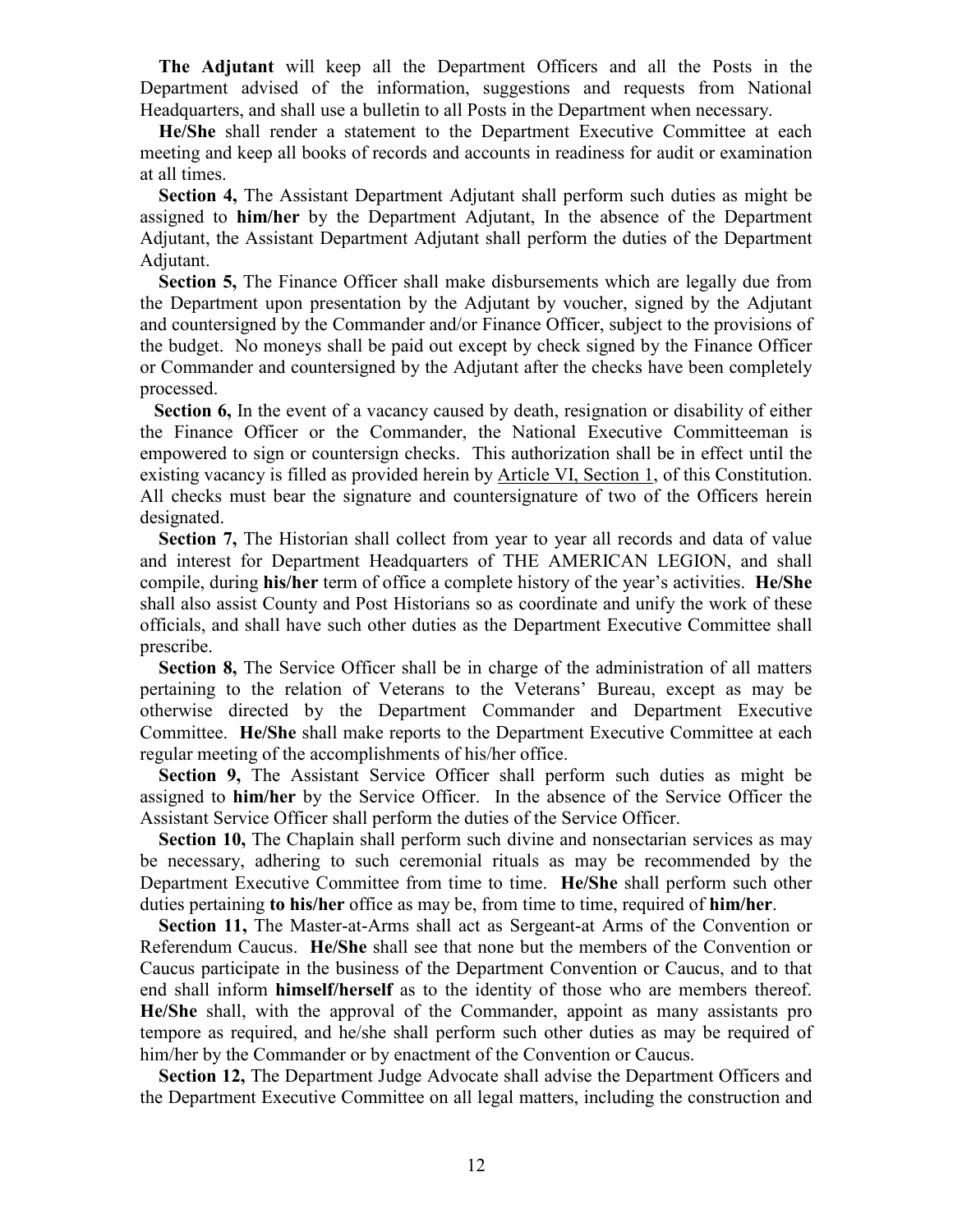interpretation of the Department Constitution and By-Laws and shall perform such other duties as are usually incident to the office.

**Section 13,** The retiring Commander and retiring Adjutant shall stand ipso facto members of the Department Executive Committee for the ensuing year, but shall have no vote as such.

## **ARTICLE II The Executive Committee**

 **Section 1,** The powers of the Department Executive Committee shall be divided into three (3) groups, namely, Legislative, Executive and Judicial.

 **Section 2, Legislative –** The Department Executive Committee shall have power to initiate matters of policy, create programs and establish rules and regulations for the conduct of the Department. It shall have power to appropriate the funds of the Department in such manner and to such extent as is fixed by the Department Convention or Referendum Caucus, and shall cause a budget to be compiled annually, which shall cover the expenditures of the Department for the fiscal year from September  $1<sup>st</sup>$  to August  $31<sup>st</sup>$ . The budget for any year shall not be accepted prior to July  $1<sup>st</sup>$  nor subsequent to August  $31<sup>st</sup>$  in the year next proceeding. A two-thirds vote shall be necessary to adopt such a budget. The Department Executive Committee shall have power to raise funds for the financing of any specific cause but it shall not have the power to increase or decrease the per capita tax as fixed by the Department Convention or Referendum Caucus, nor shall it have the power to divert any funds raised by per capita tax to purposes other than those specified in the annual budget. This budget shall appropriate all monies accruing from per capita taxes but shall not contemplate an expenditure of more than ten percent in excess of the estimated income or the Department from per capita taxes, such estimate being based upon the total paid up membership as at the close of the preceding year, plus such unexpended balances as may occur, and plus income from sources other than per capita tax accruing to the Department. The budget when finally adopted shall not be amended to increase any appropriations of salaries, rent or other fixed charges. Amendments to the budget shall not be made prior to March  $1<sup>st</sup>$  in any year, and after that date amendments shall only admit of reapportionment of funds and shall not increase the grand total appropriation for the year, except upon certification of the Finance Officer in an audited report if it shall be shown that the actual income from all sources is greater than the income contemplated by the budget then in that event it may increase the total appropriations by the amount of income in excess of the previous appropriation.

 **Section 3,** The Department Executive Committee shall have the power to ratify the acts of Department officials or representatives of the Department, including the Department's representative on the National Executive Committee. It shall have the power to validate or invalidate the action of any County Committee or any Post in such matter as shall exceed the jurisdiction of such County Committee or any Post in such matters, as shall be prejudicial to the good name of THE AMERICAN LEGION.

 **Section 4,** The Department Executive Committee shall be responsible for the management of the Department. It shall have the power to delegate authority to several Standing Committees upon recommendation of the Department Commander. It shall further have power to approve a Department Adjutant, Assistant Department Adjutant, Department Judge Advocate, Department Service Officer, Assistant Department Service Officer, Department Public Relations Director, Department Historian, Department Chaplain and Department Master-at-Arms, upon the appointment by the Department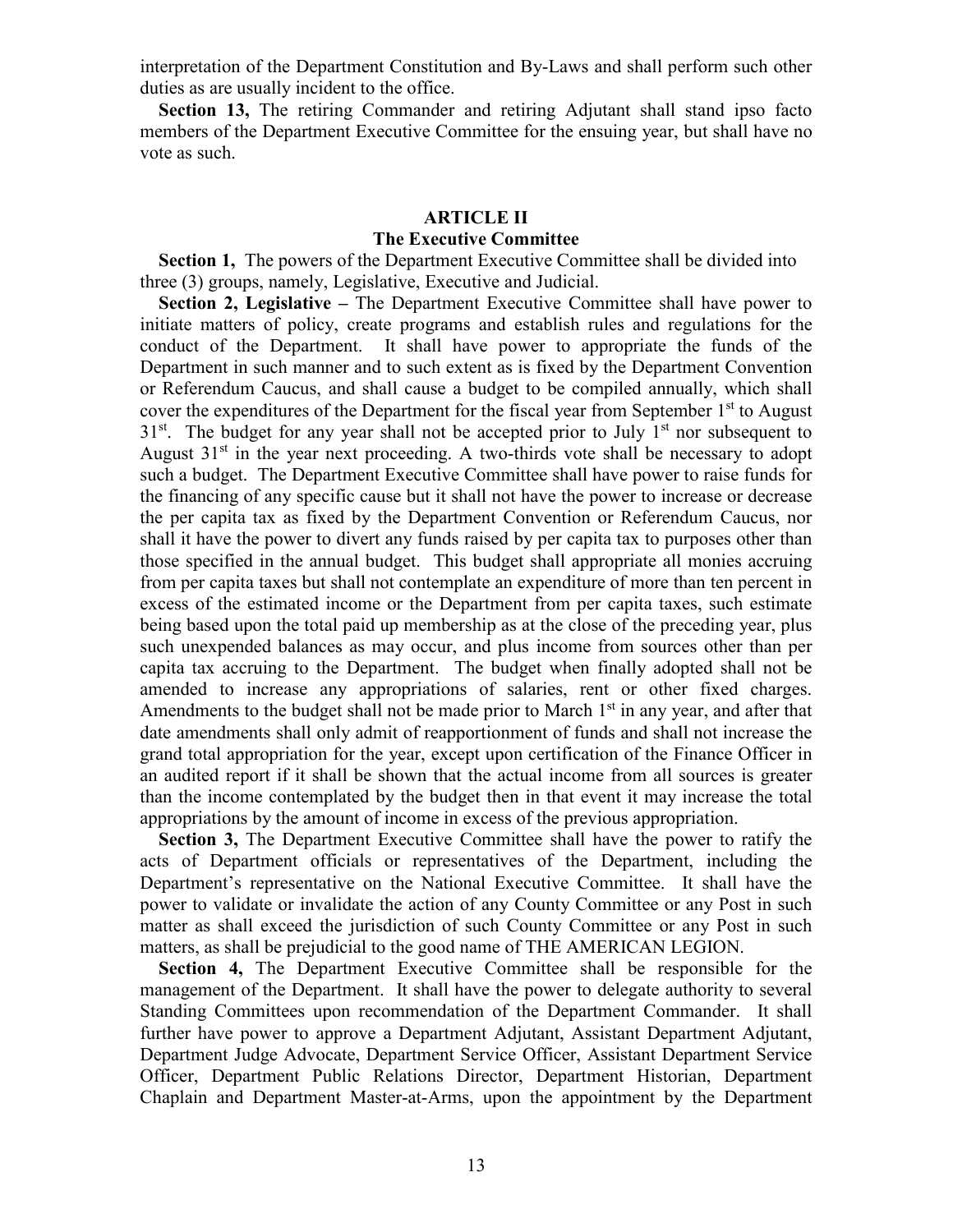Commander, and to fix salaries for the Department Adjutant, Assistant Department Adjutant, Department Service Officer, Assistant Department Service Officer, and the Department Public Relations Director, or for any or all, as contemplated in the annual budget. It shall have the power to fix salary or compensation of any employee of the Department on recommendation of the Department Commander or Adjutant, and to authorize payment for services rendered by persons employed temporarily by Department officials, and such payments, when not otherwise specifically provided for in the budget shall be made from funds appropriated to the account of the Executive Committee.

**Section 5,** Except in the case of expulsion or suspension of a member, or in the case of the suspension, cancellation or revocation of Post Charters, the procedure for which is elsewhere herein provided for, in all questions in dispute or matters calling for disciplinary action as between individuals or Posts within one County, proper hearings shall be held by the County Committee involved and their findings submitted to the Department Committee for approval. In all other questions of dispute or disciplinary action not otherwise provided for, original jurisdiction shall lie with the Department Executive Committee, with appeal to the Department Convention or Referendum Caucus.

 **Section 6, The Department Executive Committee shall meet within twenty-four hours before each Department Convention or within five days of adjournment of Department Convention provided however, that the Department Commander shall have the authority to extend said five-day period for sufficient reasons upon approval of the Department Executive Committee.** 

**Section 8,** Regular meetings of the Executive Committee shall be held at least five (5) times in each administrative year.

 **Section 9,** Special meetings shall be held at the call of the Chair or by written request of three (3) members of the Executive Committee. Ten (10) day's notice shall be given of such special meeting, and any business may be transacted at such meeting as may properly come before the Executive Committee.

**Section 10,** The Department Commander or Acting Commander shall preside at all meetings of the Executive Committee. The place of holding the meetings, unless otherwise designated by the Executive Committee, shall be at Department Headquarters. A quorum of the Executive Committee shall consist of the Commander or Acting Commander and at least seven (7) County representatives.

## **ARTICLE III**

#### **The County Committee**

**Section 1,** The County Committee shall exercise supervisory powers over the Posts within its jurisdiction. It shall have the power to create rules and regulations and adopt such legislation as may be essential to the proper conduct of its affairs. It shall have the authority to levy a tax on all Posts within its jurisdiction for the purpose of carrying on its proper functions, and to set such tax, a two-thirds vote of the County delegates present shall be needed at the annual meeting of the County. (This can also be accomplished by Department Policy)

**Section 2,** The County Committee shall be subordinate to the Department Executive Committee and shall forward to the Department Executive Committee for approval all resolutions or plans which affect territory beyond its own jurisdiction. It shall have authority to hear charges against Posts or individuals and to take disciplinary action thereon, provided that such charges shall have been made in writing and a copy of them served upon the defendants not less than fifteen (15) days prior to the hearing; and further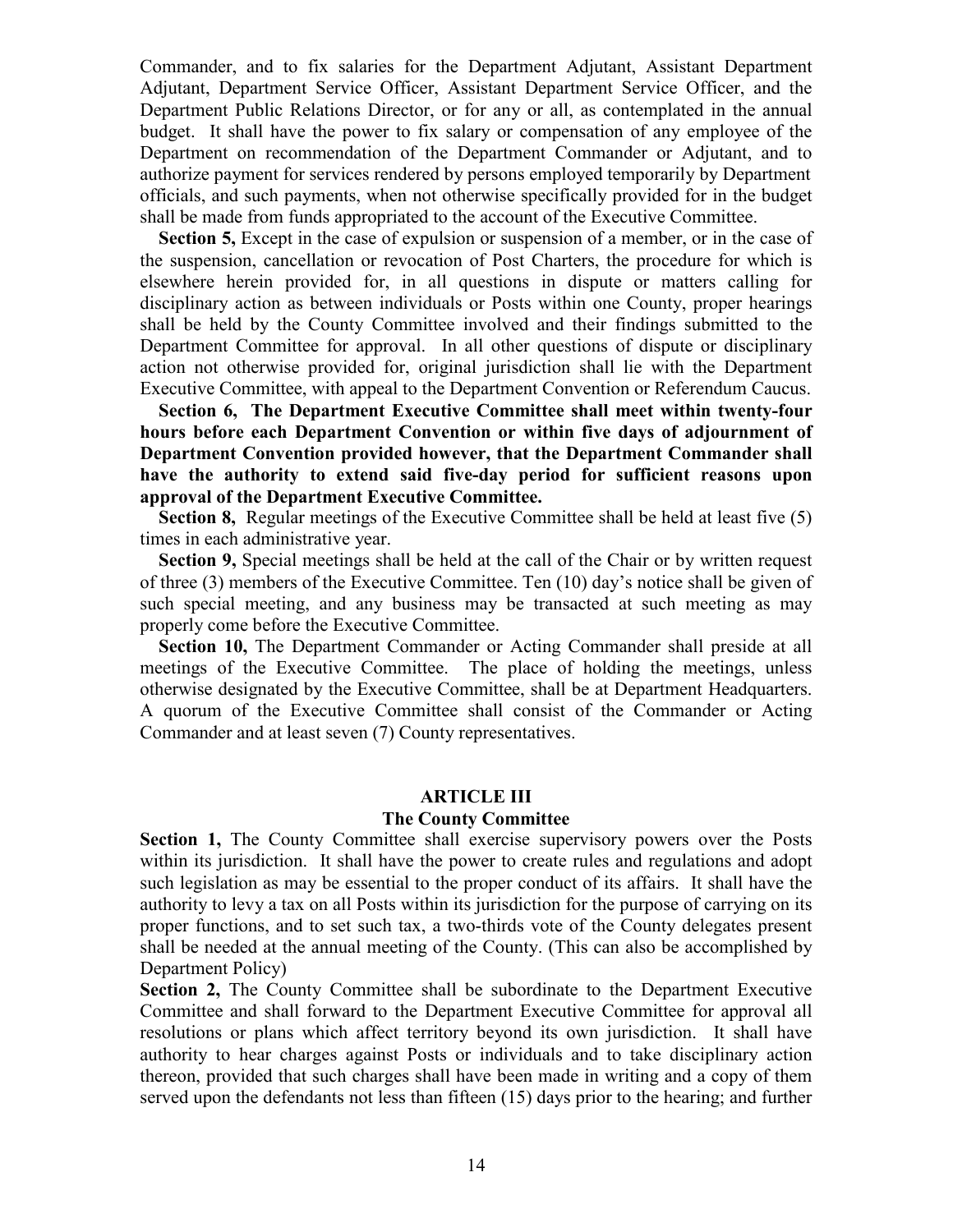provided that notice of such hearing in writing shall have been served upon the members of the Committee not less than five (5) days prior to such hearing. A two-thirds vote of all members present shall govern. Nothing herein contained shall give the County Commander the right to suspend, cancel or revoke a Post charter, nor the right to expel or suspend a member of a Post from membership in THE AMERICAN LEGION except that such County Committee may hear appeals by a member expelled or suspended by a Post.

## **ARTICLE IV**

## **Discipline of Post Members**

**Section 1, Each Post of THE AMERICAN LEGION shall be the judge of its own** membership, subject to the restrictions of the Constitution and By-Laws.

 **Section 2,** Members may be suspended or expelled from the Legion only upon a proper showing of cause. Charges shall be based on disloyalty, neglect of duty, dishonesty and/or conduct unbecoming a member of THE AMERICAN LEGION. All charges must be made under oath in writing by the accusers and no member in good standing shall lose **his/her** membership until given a fair trial in such a manner and from as the Department Constitution and the Department Executive Committee shall prescribe.

 **Section 3,** Any member who has been suspended or expelled has the right of appeal to the County Committee and in turn to the Department Executive Committee.

**Section 4,** A member whose dues for the current year have not been paid by January 1<sup>st</sup> shall be classed as delinquent. If **his/her** dues are paid on or before February 1<sup>st</sup>, **he/she** shall be automatically reinstated. If **he/she** is still delinquent after February 1<sup>st</sup>, **he/she** shall be suspended from all privileges. If **he/she** is still under such suspension on June 30<sup>th</sup> of such year, **his/her** membership in THE AMERICAN LEGION shall be forfeited. A member so suspended or whose membership has been so forfeited may be reinstated to active membership in good standing by vote of the Post and payment of current dues for the year in which the reinstatement occurs. Provided, however, that the Posts and the Department may waive the provisions hereof, upon payment of dues for the year in which reinstatement occurs, with reference to former members who have been prevented from the payment of dues by reason of active military service.

 **Section 5,** The Practice and Procedure in the expulsion or suspension of a member of THE AMERICAN LEGION is as outlined below.

- A. The first process in all actions of expulsion or suspension against a member of THE AMERICAN LEGION in good standing shall be by filing with the Adjutant of the Post written charges in triplicate, properly verified by affidavit of the accuser or accusers.
- B. The Adjutant shall issue a writ dated upon the day it shall be issued and signed with his name, directed to the Sergeant-at-Arms (or some other member of the Post in good standing), commanding **him/her** to summon the accused to appear at the Post meeting place at the next regular meeting (provided 15 days have intervened), to show cause why **he/she** should not be suspended or expelled (as the case may be).
- C. It shall be the duty of the Sergeant-at-Arms, or the member appointed in **his/her** place, to serve the writ so issued, by reading it to the accused and at the same time delivering to **him/her** a verified copy of the charges filed. **He/She** shall endorse upon said writ the time and manner of serving it and immediately thereafter file the same with the Post Adjutant.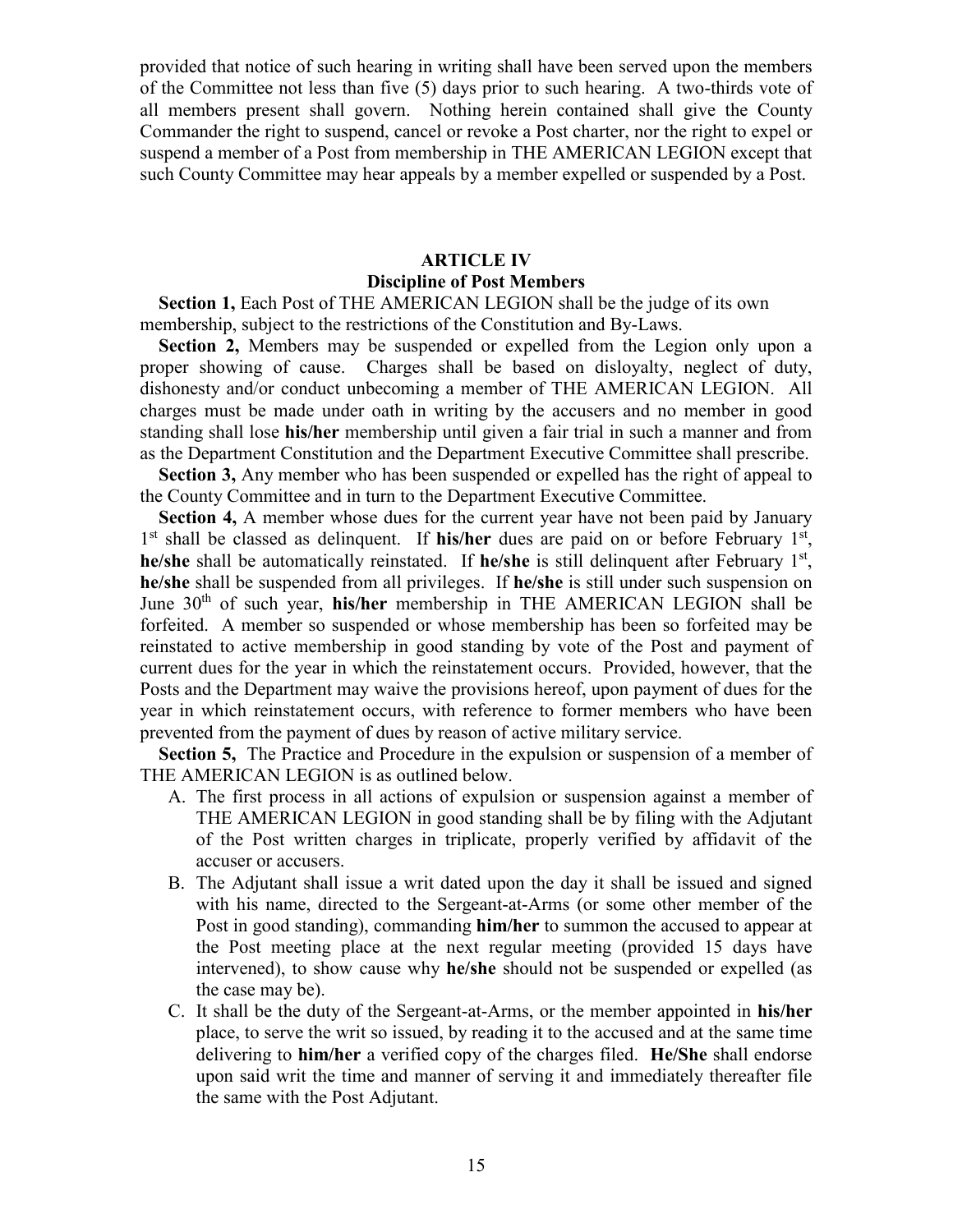- D. Whenever it shall appear by the return that the accused is not found fifteen (15) days, or more, previous to the regular Post meeting, the Adjutant, at the request of the accuser, shall issue another writ and so on until service is had.
- E. If the Sergeant-at-Arms, or the member to whom a summons is delivered, shall neglect or refuse to make return of same within time required in Paragraph D., another summons shall be issued directed to the same member in good standing for service as hereinabove set forth.
- F. Whenever the accuser shall file with the Adjutant of the Post in which the charges are pending, an affidavit showing that the accused has gone out of state or on due inquiry cannot be found or is concealed within the state so that process cannot be served upon **him/her**, and stating the place of residence of such accused, if known, or that upon diligent inquiry **his/her** place of residence cannot be ascertained, the Adjutant of the Post shall cause publication to be made in the County where **his/her** Post is located and if there be no newspapers published in the state containing notice of the pendency of such charges before said Post, the names of the accused and the accuser, and the time and place of the hearing of said charges. Within ten (10) days of the first publication of such notice the Adjutant of said Post shall send a copy thereof by mail addressed to the accused if **his/her** place of residence is stated in said affidavit; and notice shall be published at least once each week for three successive weeks.
- G. The accuser or accusers must be members of the same Post as the accused and shall be set forth the charges of disloyalty, neglect of duty, dishonesty and conduct unbecoming a member of THE AMERICAN LEGION in terms of simplicity and understanding, in order that the accused may properly prepare for defense.
- H. Before the accused defends in **his/her** own proper person, or through **his/her** counsel, **he/she** shall enter **his/her** appearance by filing an answer to said charges on or before the date of the regular meeting to which **he/she** has been summoned to appear.
- I. If the accused fails to answer the charges, in manner and form as herein set forth, the charges and matters and things therein stated shall be taken as confessed and the prayer for expulsion or suspension granted.
- J. Whenever the accused enters **his/her** appearance by filing an answer to the charges preferred, the entire proceedings shall automatically be continued until the next regular Post meeting, at which time the trial shall be had.
- K. Either party may apply for a continuance before the day set for trial, however, it shall be accompanied by a written motion, supported by affidavit, of the party so applying. Good and substantial cause must exist before said motion granted. The presiding Judge Advocate shall pass on said motion.
- L. The Post Judge Advocate shall preside at the trial. **He/She** shall have power and authority to pass upon the materiality and relevancy of all the evidence presented, and shall have general power to prescribe the necessary and reasonable rules and regulations for the orderly procedure of said trial.
- M. In the case of death, removal, vacancy, resignation or disability of the Post Judge Advocate, it shall be the duty of the Department Commander, when duly notified by the Post Adjutant, to appoint a special Judge Advocate in the Department to fill the vacancy. Such special Judge Advocate so appointed shall have the authority, rights and powers of a duly elected Post Judge Advocate. The Post shall bear the expenses of any special Judge Advocate.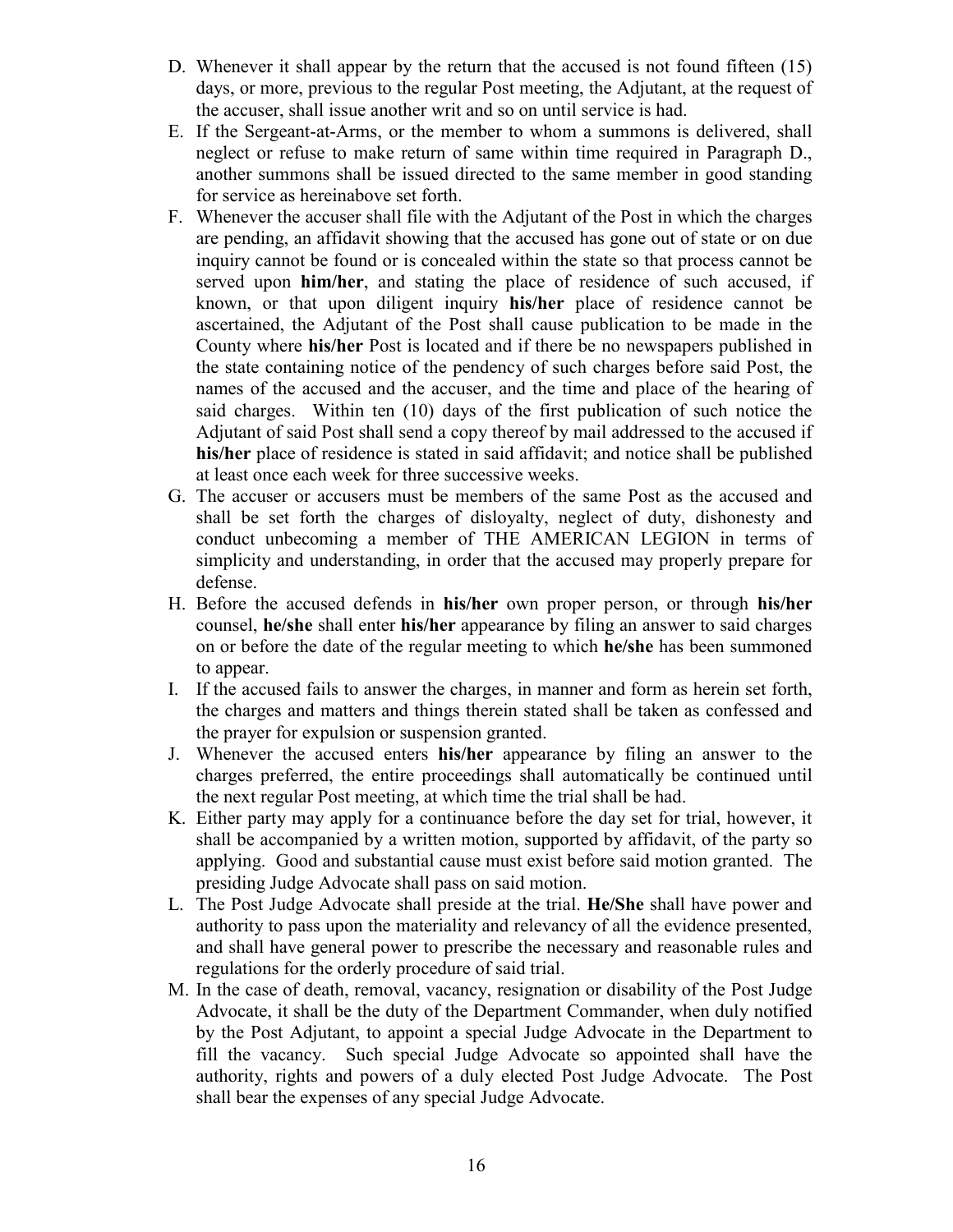- N. The Post officers and the Post Executive Committee are hereby selected as jurors to ascertain under the guidance of the Judge Advocate the truth of the charges preferred. Their province is strictly limited to questions of fact, and within that province they are still further restricted to the exclusive consideration of the matters that have been proven by evidence of the interested parties in the course of the trial. Their decision shall be reduced to writing and filed with the Post Adjutant, who, in turn, shall enter the same in the Post records.
- O. If any Post officer or any member of the Executive Committee, or any other member selected as a juror, shall state that **he/she** cannot fairly or impartially render a verdict therein in accordance with the evidence, and the presiding Judge Advocate shall be satisfied with the truth of such statement, said member or members shall be challenged for cause.
- P. Each party shall be entitled to challenge two (2) jurors without showing cause for such challenge.
- Q. When a Post has no Executive Committee the presiding Judge Advocate shall direct the Sergeant-at-Arms to summon five (5) members of the Post to sit as jurors in their place.
- R. If any member is challenged peremptorily or for cause, or if any Post officer or member of the Executive Committee shall be absent from said trial the presiding Judge Advocate shall direct the Sergeant-at-Arms to summon a sufficient number of members of the Post to sit as jurors in their place.
- S. If the Sergeant-at-Arms is not present at said trial or upon objection of either party to the cause to the Sergeant-at-Arms summoning a sufficient number to fill vacancies, the presiding Judge Advocate shall appoint a special Sergeant-at-Arms to summon the necessary persons to act as jurors.
- T. When the membership of the Post, through cause or otherwise, is insufficient in number to make a full panel for jury service, the trial shall be continued until the next regular Post meeting. The Post Adjutant, within five (5) days thereafter, shall transmit such information to the Department Commander, who shall, before the next regular meeting of the Post, cause the Sergeant-at-Arms of said Post to summon a sufficient number of members of THE AMERICAN LEGION from the body of the County in which the Post is located to fill the vacancies.
- U. At any time before a final decision is made by the jury upon the trial of a member upon expulsion or suspension, amendments may be allowed by the presiding Judge Advocate upon such terms as are just and reasonable.
- V. To expel or suspend a member of THE AMERICAN LEGION in good standing, two-thirds of the members selected to sit as jurors shall vote in the affirmative.

**Section 6,** Any subsequent action of the National Executive Committee which may revise, modify or alter the forgoing Practice and Procedure, shall automatically modify, alter and revise the Procedure herein above adopted for procedure in the expulsion or suspension of a Legionnaire.

**(Practice and Procedure in the Expulsion or Suspension of a member of THE AMERICAN LEGION can be found in the Post Officers Guide and Manual of Ceremonies)**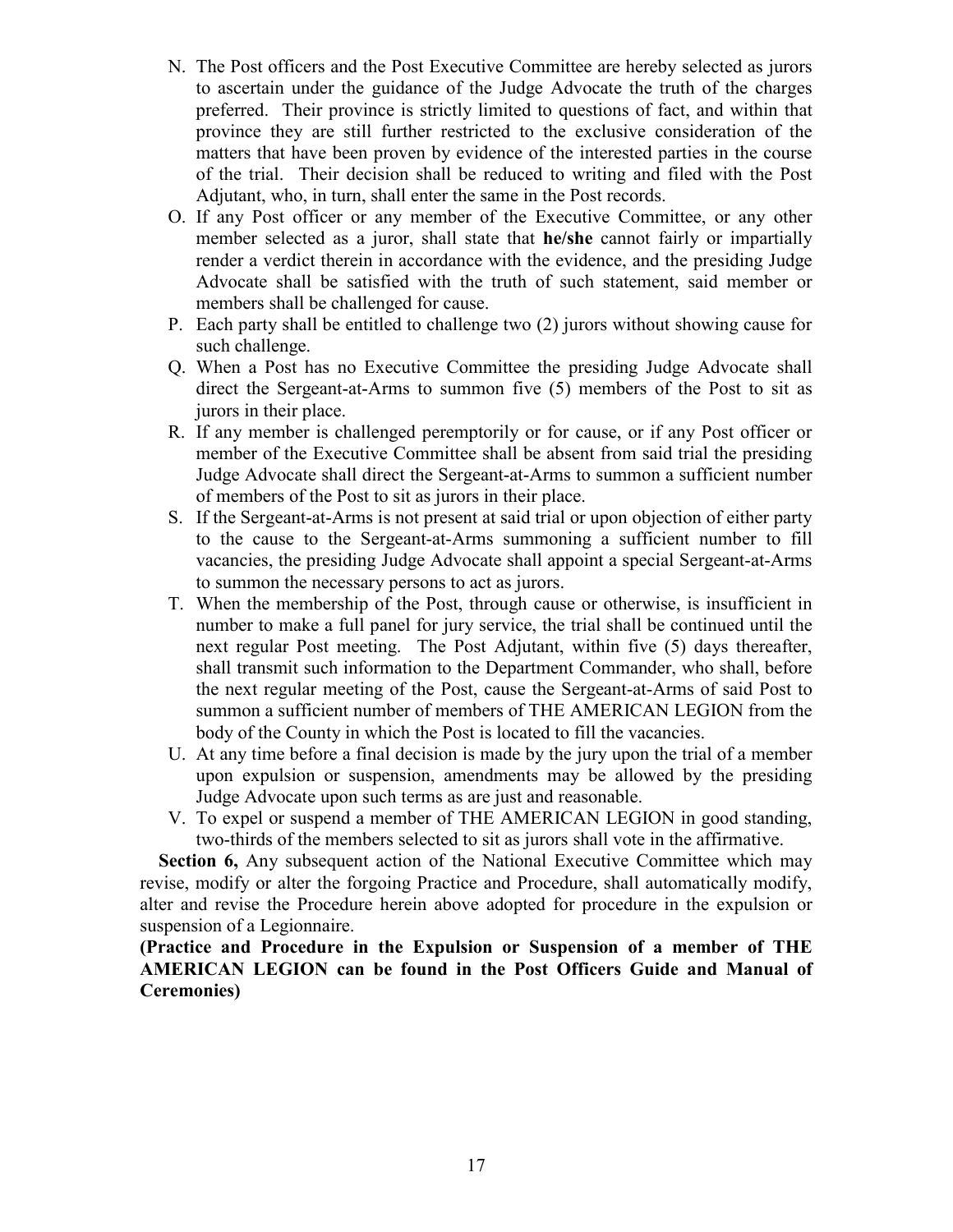## **ARTICLE V Membership**

 **Section 1,** Membership in THE AMERICAN LEGION is membership in the national organization of THE AMERICAN LEGION by affiliation with Posts.

## **ARTICLE VI Moneys and Collection**

 **Section 1,** All Department, County and Post officials handling AMERICAN LEGION moneys shall be properly bonded with a good and solvent bonding and surety company, as surety, to cover double the average amount of money handled in a single year. In case of delinquencies in the payment of amounts due Department or County or Post, action shall be taken at once by the proper officials to bring about a speedy and complete settlement.

 The bonds provided by the Department officials shall be approved by the Department Judge Advocate and the Department Executive Committee, those provided by the County officials shall be approved by the County Legal Officer and County Executive Committee, and those provided by the Post officials shall be approved by the Post Legal Officer and the Post Executive Committee, or other such official or officials as the Department may designate.

 **Section 2,** The Department Executive Committee shall, should it be deemed advisable, detail special auditors to investigate the membership roll and financial statement of any County or Post, and should that County so desire, assist in a similar audit of Posts within that County.

## **ARTICLE VII**

## **Membership Transfers**

 **Section 1,** Any member of a Post desiring to transfer to another Post shall be entitled to do so providing:

- A. **His/Her** current Year's dues and all arrearage of dues and assessments have been paid to date.
- B. **He/She** is in good standing and has no charges pending against him/her.
- C. **His/Her** application for the transfer is in writing or orally.

**Section 2.** The method for applying for transfer is to be in strict accordance with the procedure prescribed by National.

 **Section 3,** Until the Post Adjutant of the receiving Post notifies the Department Adjutant and the Post Adjutant of the former Post that the member has been elected to membership in the receiving Post, said member shall remain a member of the former Post.

**(Member ship Transfers can also be found in the Post Officer Guide and Manual of Ceremonies page 113.)**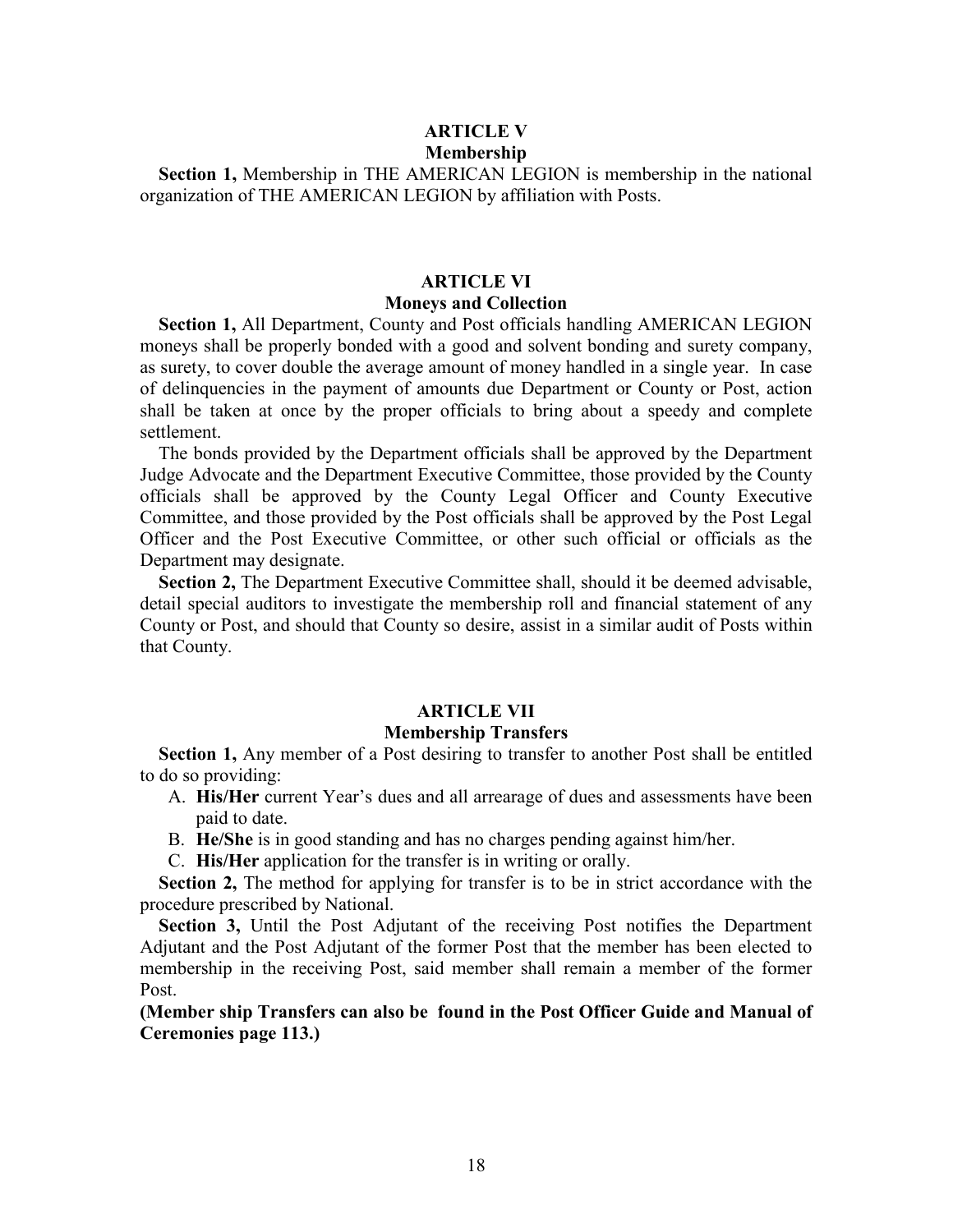## **ARTICLE VIII Convention Committees**

**Section 1,** At all Department Conventions, there shall be the following committees named, which committees shall serve during the Convention: Rules, Credentials, Resolutions, Internal Organization, Legislative, Rehabilitation, Constitution and By-Laws, Finance and Americanism. The Department Commander shall appoint these committees at least fifteen (15) days prior to the Department Convention. Each of the above mentioned committees except resolution and Rehabilitation Committees shall consist of not less than five (5) members. The Resolution and Rehabilitation Committees shall each consist of not less than nine (9) members.

**Section 2,** The duties of said committees are as follows:

- A. **Rules –** This committee shall formulate such rules as are necessary for the transaction of the business of the Convention, being guided by previous Convention mandates and Constitutional requirements.
- B. **Credentials –** This committee shall determine the number of delegates to which each Post is entitled; shall pass on the qualifications of all delegates and alternates including all necessary registration requirements and shall report all delegates and alternates properly qualified and registered who are entitled to take part in the affairs of the Convention.
- C. **Resolution –** This committee shall receive and report on all resolutions submitted to it and shall prepare and formulate such Convention resolutions as may be appropriate.
- D. **Internal Organization –** This committee shall study all phases of the Department program and policy of operation which affects the physical development and maintenance of the organization and shall recommend to the Convention definite plans for correcting and improving these conditions.
- E. **Legislative –** This committee shall consider all State legislation directly affecting service men and women and their dependents and to recommend such State legislation as may be required and which does not fall within the jurisdiction of any other Convention committee.
- F. **Rehabilitation –** This committee shall consider questions pertaining to disabled Veterans and their dependents and to the dependents and orphans of deceased Veterans including Social Service and all kindred questions pertaining to child welfare.
- G. **Constitution and By-Laws -** This committee shall consider all amendments to the Department Constitution and By-Laws and shall report on all approved amendments.
- H. **Finance –** This committee shall report on the financial condition of the Department and make such recommendations and proposals they deem necessary for the best financial interest of the Department.
- I. **Americanism –** This committee shall consider questions pertaining to the Americanism Program of THE AMERICAN LEGION.

**Section 3,** The Commander shall appoint such other committees and the number of such committees and their duties shall be specifically stated at the time of their appointment.

**Section 4,** The business of the Convention shall be conducted in accordance with the printed official program.